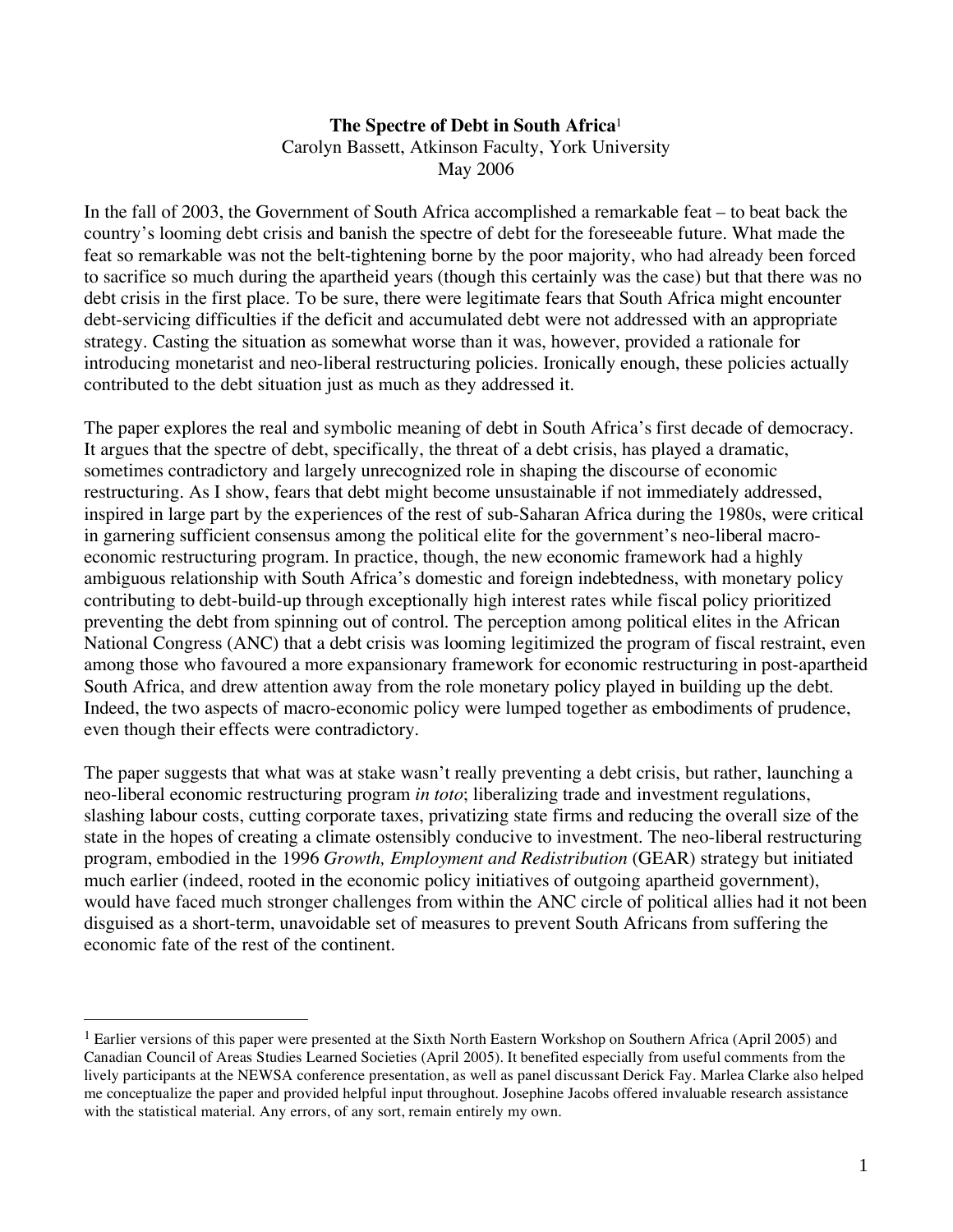The spectre of debt carried over into social movement politics, framing the discursive space within which alternatives could be put forward. The final section of the paper analyzes two such initiatives. South Africa's Jubilee 2000 coalition mobilized activists for apartheid debt cancellation to free up public resources to meet social needs, but paradoxically, may have reinforced the government's contention that debt reduction was a top policy priority and the low levels of social expenditure were caused by the debts left behind by the previous government, instead of a ruse cynically employed to launch a neoliberal economic restructuring program. The People's Budget Campaign, which focused on contesting fiscal policy and thinking through practical strategies to reduce the debt, may have gone farther to challenge the elision of neo-liberal policies, debt avoidance and growth, though its proposals have been only marginally influential on the government to date and the analysis has had little impact on public discourse.

The successful portrayal of the government's economic restructuring program as a debt-avoidance strategy eventually allowed the government to distance itself from its own unpopular policies, by claiming that its program was necessary to address a legacy of apartheid and to avoid a future as bleak as that of the rest of the continent. Recently, we have begun to see shifts in debt discourse in South Africa, specifically the government's contention in its ten-year policy review (2003) that the spectre of debt was no more, and that the country could move to a new, more expansive economic program. Moreover, it established a direction forward in the face of few identifiable successes of the first decade of economic restructuring in terms of the needs of the government's largest voting constituency. The 'new direction' was pre-configured by a slight shift in monetary policy, and adopts a slightly more expansionary fiscal stance, but in a context of significant structural change in the economy brought on by GEAR.

#### **The ten-year policy review – lemonade from lemons**

South Africa's ten-year policy review identified two significant challenges the government faced during the first decade of democracy: to transform the institutions of governance to reflect the country's new, non-racial, non-sexist citizenship framework; and to integrate the economy into global markets while seeking to address the inequities of apartheid (GSA, 2003: 2).

Economically, the country was isolated through sanctions and the resultant import-substitution industrialisation meant that many firms were unable to compete in global markets. In the decade preceding 1994, growth declined to below 1% per annum and by the early 1990s economic growth had come to a standstill with the 1992 recession and drought. *Public sector debt was ballooning out of control* as the apartheid regime sought to buy support (GSA, 2003: 7. Emphasis added).

Although the government could show that it had made considerable inroads in deracializing the state and in introducing economic restructuring policies to foster global integration, it could not claim that the initiatives had improved the economy much, especially in terms of the daily lives of most South Africans. The government's own research showed investment was still low compared to successful developing countries, and even lower if investment by the public sector and publicly owned corporations was factored out (GSA, 2003: 34). Per capita growth throughout the first decade of democracy averaged only one percent (GSA, 2003: 35). And although the government said that more than 1.5 million jobs had been created in a decade, a success rate that was highly contested in some quarters, no one disputed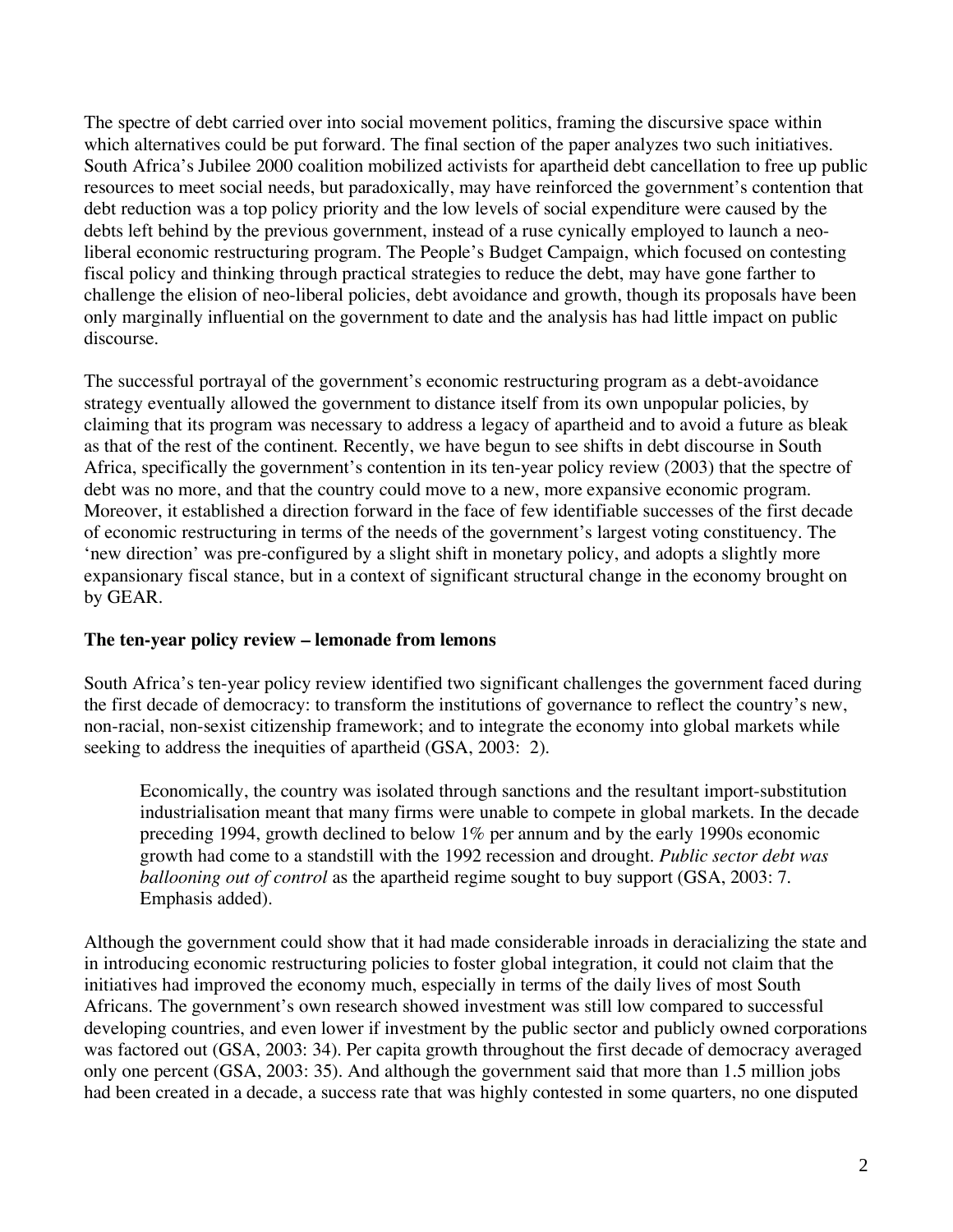that employment creation failed to keep pace with the number of new entrants to the workforce, nor that most of the new jobs were low-paying, insecure non-standard work (GSA, 2003 36). Indeed, the formal economy shed a remarkable 600,000 formal sector jobs between 1996 and 2000 (PBC, 2002: 7). According to the 2001 Labour Force Survey, twenty percent of informal-sector jobs paid no income at all, and a further 43 percent of low-income earners made less than 500 Rand per month (less than US\$100) (PBC, 2002: 9).

The best progress the government's policy review could report was in macro-economic indicators, purportedly showing that 'prudent' fiscal policy had successfully averted a looming debt crisis. The following chart was presented in support of the effectiveness of the government's economic restructuring program (GSA, 2003: 33):

| <b>Macro-economic stability</b> | <b>Period</b> | Quantity             |
|---------------------------------|---------------|----------------------|
| <b>Budget Deficit</b>           | 1993          | 9.5% of GDP          |
|                                 | 2003          | 1% of GDP            |
| <b>Public sector debt</b>       | 1994          | $64\%$ of GDP        |
|                                 | 2003          | 50% of GDP           |
| <b>Foreign reserves</b>         |               | Risen from 1 month's |
|                                 |               | import cover to 2.5  |
|                                 |               | months' import cover |

The ten-year policy review document went on to suggest that:

These advances create opportunities for real increases in expenditure on social services, reduce the costs and risks for all investors, and therefore lay the foundation for increased investment and growth (GSA, 2003: 33).

The government had deftly woven a story about how its prudent macro-economic policies, although initially reviled by its political allies, had cleared the way to respond to the needs of the poor majority while avoiding a debt trap. Although they had been forced to resist demands improve living conditions by spending more, now the government could respond – though not too much – without appearing to backtrack on their previous program. Instead of being forced to account for a glaring policy failure that must be reversed, the government's economic restructuring program was portrayed as a success that provided the basis to enable a more popular agenda to go forward in subsequent years. Thus, message of Finance Minister Trevor Manual and Deputy President Thabo Mbeki at the time of GEAR's announcement in 1996 – *there is no alternative* – was reaffirmed rather than repudiated in the ten year policy review: "there is little or no evidence to suggest that [the government] should have made alternative choices," (GSA, 2003: 74). There *had been* no alternative, but now there were new options because the previous decade's economic program had eliminated the legacy of apartheid economic mismanagement. Importantly, the 'new direction' sought to legitimize neo-liberal restructuring by mollifying critics with the promise of new spending or disorganizing their dissent, without reversing the program at all, at least in any of its essential elements.

#### **The spectre of debt – real fears and African realities**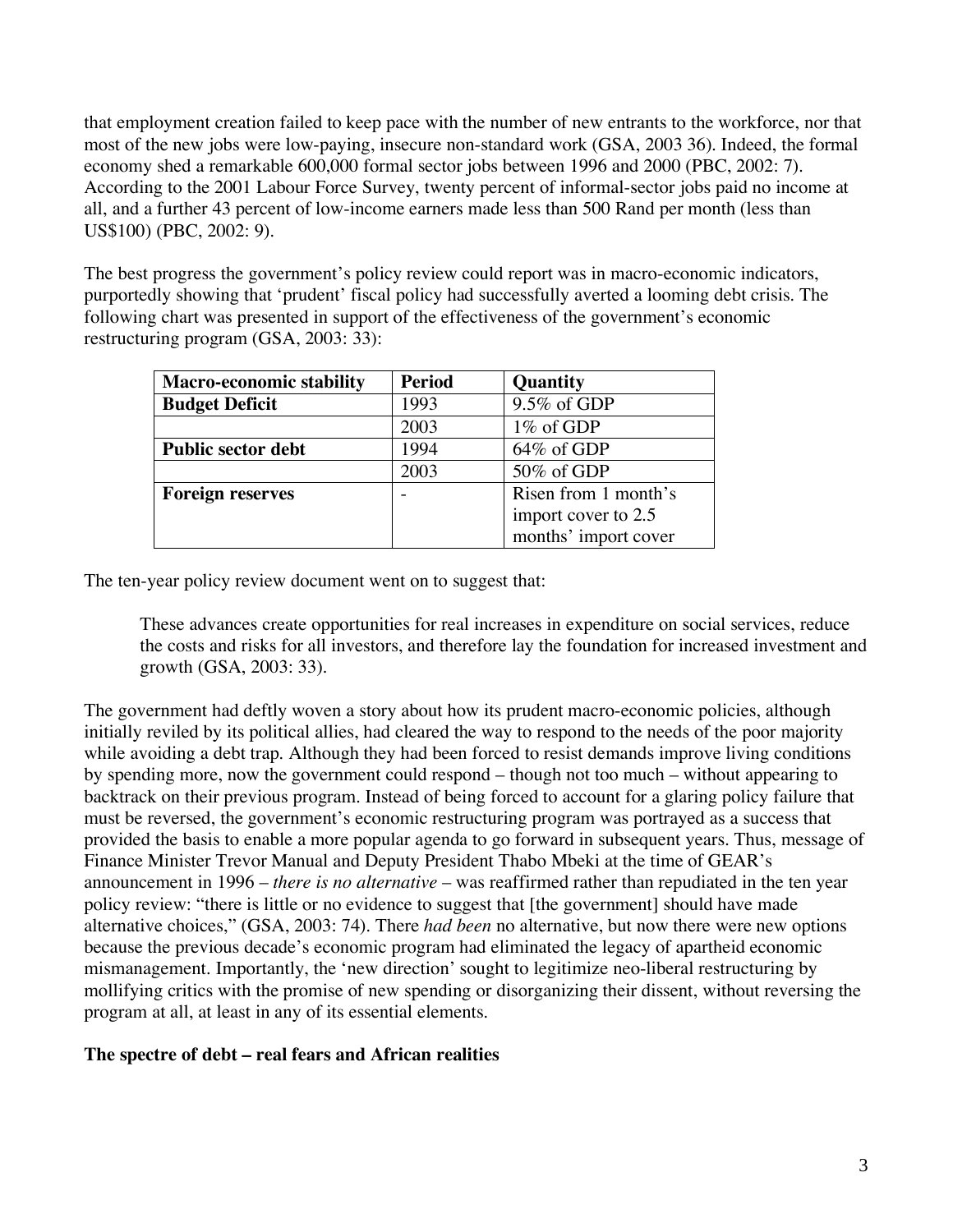Why did the spectre of a debt crisis have so much resonance in South Africa, when the country faced so many pressing socio-economic, political and environmental problems? The answer seems obvious – the debt crisis that infected virtually all of Sub-Saharan Africa from the early 1980s quite reasonably inspired fear that South Africa would find itself in a similar situation and be required to adopt the neoliberal 'medicine' of the International Monetary Fund (IMF). The African debt crisis could not help but hit close to home. During the 1980s, a severe economic crisis hit the resource-export-dependent economies on the continent, and country after country found itself unable to service its debt, much of which was held by public creditors (Cheru, 2002: 3-4). For many in the liberation movement who were in exile, this was no abstract foreign problem: the ANC headquarters was in Zambia, and President Thabo Mbeki, along with other key ANC political figures, were stationed in Lusaka, the capital city, throughout most of the 1980s. Zambia had a dreadful experience with its debt crisis and IMF-led structural adjustment during this time, as did Mozambique, which was forced to abandon its socialist economic program in part as a result of debt servicing difficulties, and the ANC could not help but have been influenced by their experiences.

The story of Zambia's debt crisis is well known but it is worth reviewing some of the more salient points, in light of its apparent significance as a cautionary tale for South Africa's policy-makers. Through the 1970s, Zambia followed a typical import substituting industrialization strategy – manufacturing was highly protected, import-dependent and capital-intensive with a significant level of state ownership (Seidman, 1979: 101; Jansen, 1988: 13). The economy was extremely open, with trade accounting for roughly forty percent of gross domestic product (Jansen, 1988: 3). The primary export was copper, which accounted for between eighty-five and ninety percent of foreign exchange earnings (Gulhati, 1989: 3). Between 1980 and 1984, Zambia's terms of trade declined by forty percent (Young, 1990: 6). Meanwhile, products imported by Zambia, notably oil and manufactures, rose in price. The superficial similarities with South Africa were unmistakable. Although Zambia was less industrialized, had no major locally-owned transnational mining conglomerates and had a lower per-capita income than South Africa, both had a manufacturing sector created as a result of import substituting policies that was not internationally competitive, significant state ownership in (or associated with) the minerals sector, export dependence on minerals, a high level of urbanization and a notably unequal distribution of income.

During the 1970s, the Government of Zambia believed that the fall in copper prices was temporary and therefore borrowed to maintain demand and keep the economy from suffering a recession (Young, 1990: 7; Gulhati, 1989: 7). But by 1979, the twin shocks of the second oil price rise and the drastic rise in US interest rates signalled that Zambia's economic crisis was structural rather than a short-term downturn. At first, borrowing to maintain employment and consumption remained the main strategy. Zambia already had exhausted its eligibility for low-conditionality International Monetary Fund loans, so had to accept fairly significant restructuring criteria to receive new money and the important IMF "seal of approval" that unlocked the door for World Bank and bilateral development assistance. Zambia embarked upon the first of several structural adjustment programs in 1981, followed by new agreements in 1983, 1984 and 1987 (Gulhati, 1989: 31; Young, 1990: 19), each more drastic and short-lived than the last. Zambia's arrears piled up and rescheduling came at a price of high interest rates and other penalties and charges, further compounding its liabilities. In 1985, its indebtedness was 143 percent of gross domestic product; one year later, as a result of a significant devaluation of the Zambian currency, it stood at 400 percent of GDP (Young, 1990: 6). That year, the interest bill alone on Zambia's debt was forty percent of the government's budget (Clark, 1988: 12). In 1988, total debt per capita was \$US 868,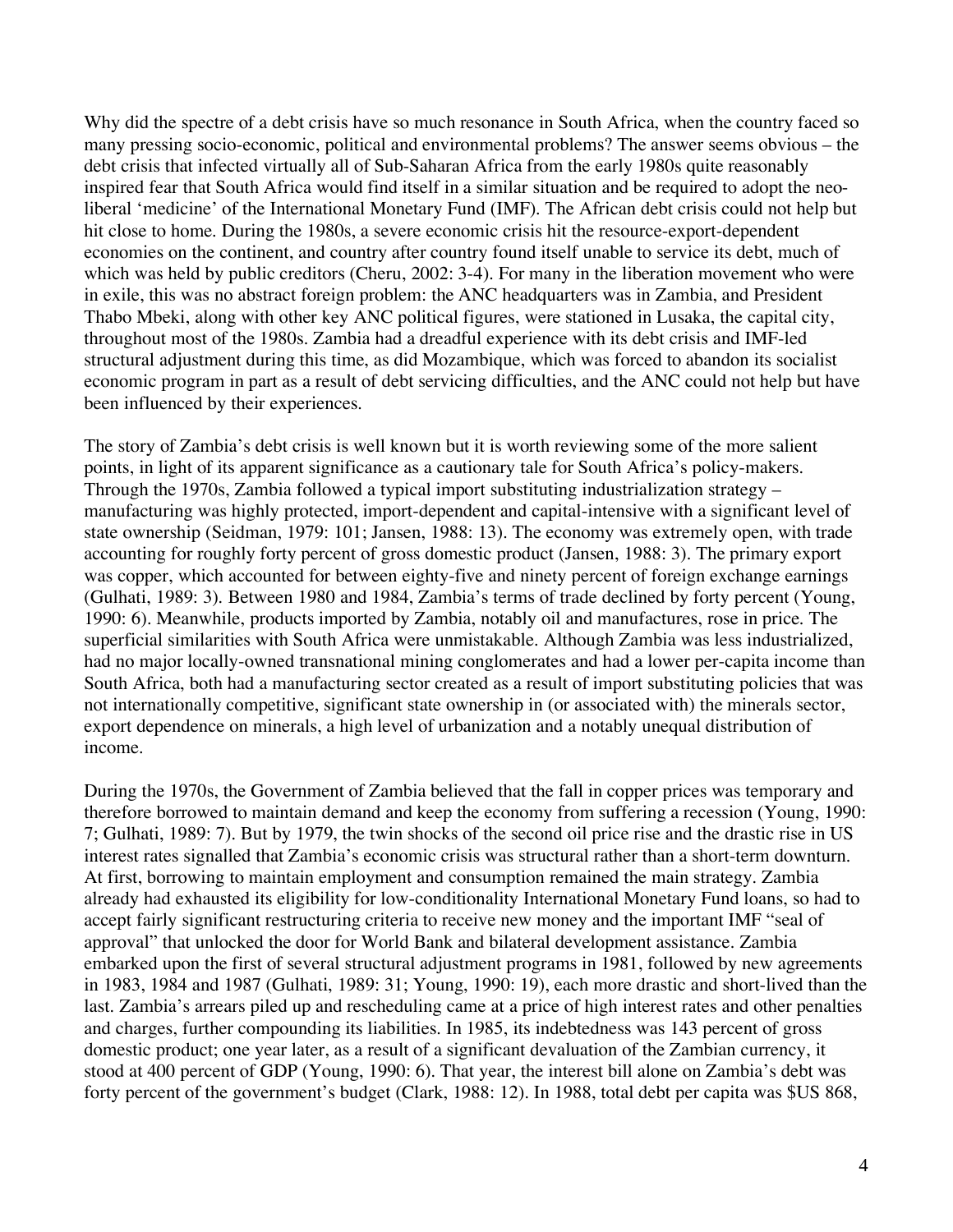while Zambia's GNP per capita was only \$US 300. Scheduled debt service absorbed 48 percent of exports (World Bank, 1989: 45). This made Zambia a severely indebted low income country as classified by the World Bank (World Bank, 1989: 51) and forced the government to become more responsive to foreign creditors than to its own citizens – initially causing a split with the IMF and resulting economic isolation of Zambia for a number of years, and eventually triggering a dramatic change in the political regime. The lesson here seemed obvious – that a debt crisis should be avoided at all costs.

Mozambique, home to a victorious liberation movement that introduced an explicitly socialist economic restructuring program, was forced to accept a neo-liberal reform package within ten years of liberation. Low growth, poverty, inflation, foreign exchange shortages and persistent budget deficits were signs that the new government could not easily engineer a planned economy, especially in a global neo-liberal economic context. In 1984, a short ten years after independence, Mozambique had little choice but to turn to the IMF for a restructuring loan that incorporated extensive conditions, in order to reschedule existing debt and access development assistance. In 1987, when Mozambique received its first debt rescheduling package, export earnings covered less than twenty percent of total imports (which themselves were at less than fifty percent of their 1980 level); external debt totaled \$3.2 billion of which \$1.4 billion was arrears; annual debt servicing had reached 2.5 times export earnings and annual interest payments exceeded foreign exchange earnings; the annual budget deficit was now greater than one half of government spending (Loxley, 1988: 3-4; Roesch, 1988: 6-8).2 By now, the debt had caused Mozambique to lose any autonomy in economic policy-making, and generations of Mozambicans would be forced to deal with this legacy (Hanlon, 1996; Plank, 1993; Bowen 1992). Like Zambia, Mozambique presented a sobering lesson: that any viable economic restructuring alternative had to be cognizant of the hostile global environment, and of the dangers of constructing an unsuccessful economic program.

#### **Debt management in South Africa**

1

Although the closest South Africa came to a debt crisis occurred in 1985, the matter of South Africa's debt situation was discussed throughout 1993, when \$5.5 billion outstanding foreign financial obligations were set of expire. Technically, the entire amount would have been payable then (when South Africa had only \$3.5 billion in foreign reserves), although there is no indication there was any real danger that refinancing could not have been secured. The Transitional Executive Council (TEC), comprised of ANC and National Party members, signed a deal to refinance the \$5.5 billion foreign debt that October. An IMF loan for \$850 million in loan commitments, accompanied by a voluntary restructuring package to receive the IMF's 'seal of approval,' soon followed. Nonetheless, knowledge of the debt crisis elsewhere in Sub-Saharan Africa did appear to heighten the perception that South Africa's economy could easily be in danger, a perception that was played upon in the business press and by the country's business leaders, who never failed to highlight the dangers of 'macro-economic populism.' The outgoing government's Normative Economic Model, proposed by Finance Minister Derek Keys and essentially designed by the IMF, claimed that restoring creditworthiness on international markets by adopting an IMF/World Bank structural adjustment program was a crucial first step to restoring domestic and foreign investment in the economy, itself critical to renewing economic growth (GSA, 1993: 61).

 $<sup>2</sup>$  That apartheid South Africa's military and economic destabilization activities were a significant cause of these economic</sup> woes proved irrelevant to international creditors.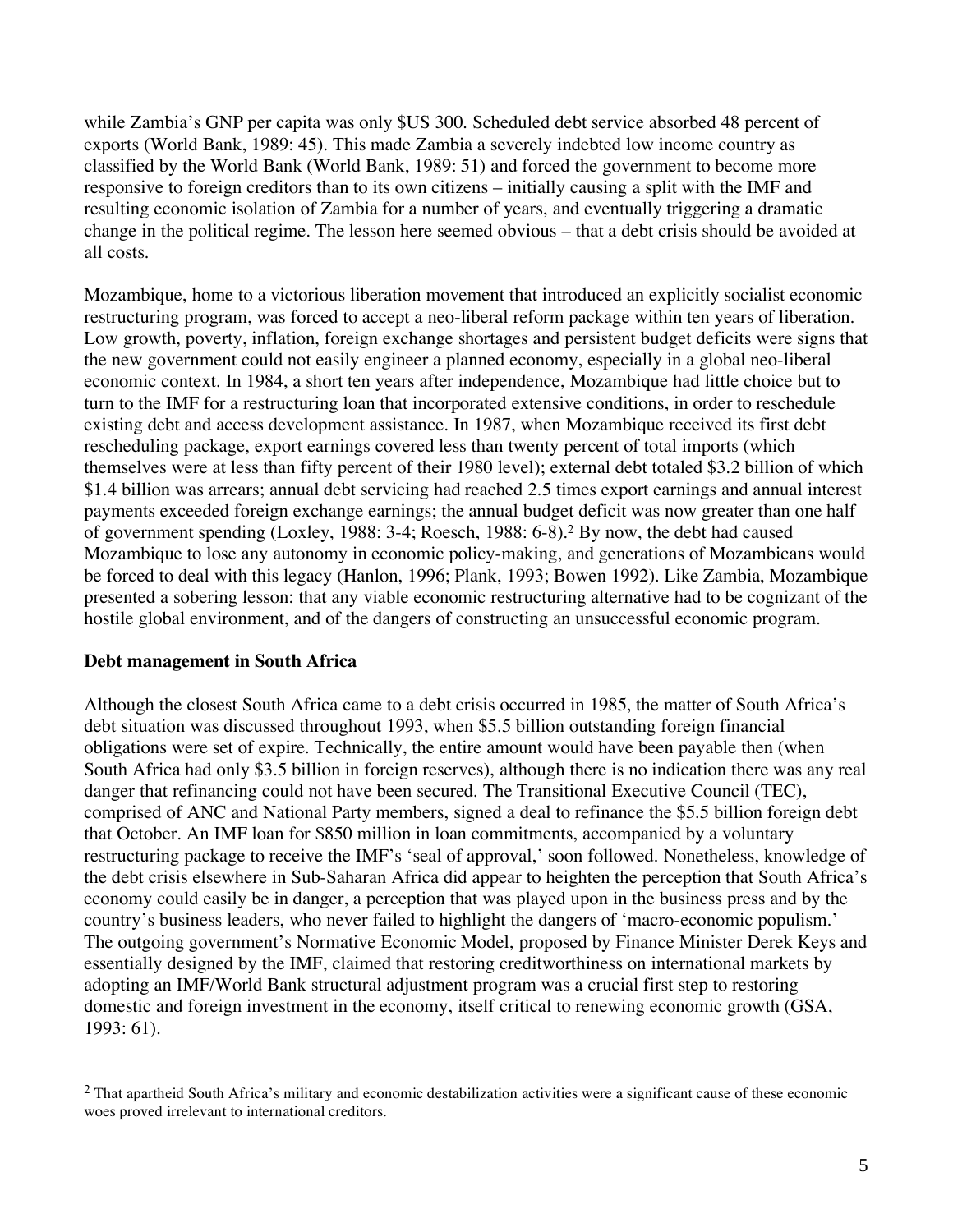Business leaders invested a lot of resources into shaping the economic policy debate. For example, their slick scenario planning exercises helped foster a perception among ANC political elites that neo-liberal restructuring was 'the only alternative' available to escape the spectre of debt. As Patrick Bond has argued, the *Mont Fleur* scenarios were dedicated explicitly to discrediting the liberation movement's 'growth through redistribution' framework and other Keynesian-inspired options. "Le Roux and his *Mont Fleur* team took to the air with a 'flamingo' scenario that outflew 'Icarus,' 'ostrich' and the 'lame duck' in a contest rigged from the start," Bond reports.

[I]nsiders conceded [that] the subtext throughout the *Mont Fleur* process was the maiming of poor Icarus, who initially soared in trying to meet vast working-class expectations but ended up aiming too high and self-destructing. ... Icarus – aka 'the macroeconomic populist' – crashed not only against *Mont Fleur*; the first Nedcor/Old Mutual scenario scheme [another scenario planning exercise sponsored by a banking-insurance giant] also labelled populism 'the worst option of all' (Bond, p. 29).

The scenario sponsors were clever enough to acknowledge the validity of improving the material conditions of the majority, but located such tasks firmly within the government's welfare state duties, which could be tackled only after neo-liberal restructuring had been undertaken and growth had resumed. They also prioritized a broader 'culture' of individual initiative and entrepreneurialism, stigmatizing state assistance as 'charity' rather than 'rights claims' (as such assistance had been for whites during apartheid) or 'redress.' So although the scenarios acknowledged that state assistance to impoverished individuals played a valid role in the government's plans, they simultaneously insisted that the actual capacity of the state on the welfare front was severely constrained and therefore, any major new spending initiatives would have to take a back seat to economic liberalization and market-led recovery. Any other approach, they argued, risked sparking a debt crisis that would make meeting longterm economic objectives extremely difficult. These scenarios and other seemingly transparent lobbying efforts to turn ANC economic policy-makers to the right were so effective precisely because the fear South Africa could find itself in a debt crisis was not trivial, and the implications of a serious debt crisis for redressing the legacy of apartheid were just as clear to those on the political left, including the trade union leadership, as they were to those on the right.

These fears were played up by the governing ANC in the period after the June 1996 announcement of GEAR. The critically important ANC document *The State and Social Transformation*, attributed to Deputy President Thabo Mbeki and circulated in November 1996, presented the following analysis:

To finance the expenditure associated with the efforts to buy space for the Apartheid regime during its last days, the ruling group went on a borrowing spree to finance a level of spending that could not be sustained on the basis of the extant revenue base. The figures below graphically illustrate the evolution of this problem. Total Government Debt (as at 31 March) has increased as follows:

|      | <b>R</b> billion | $%$ RDP |
|------|------------------|---------|
| 1985 | 37,1             | 33,4    |
| 1990 | 96,0             | 38,6    |
| 1995 | 244,6            | 54,9    |
| 1996 | 280 U            |         |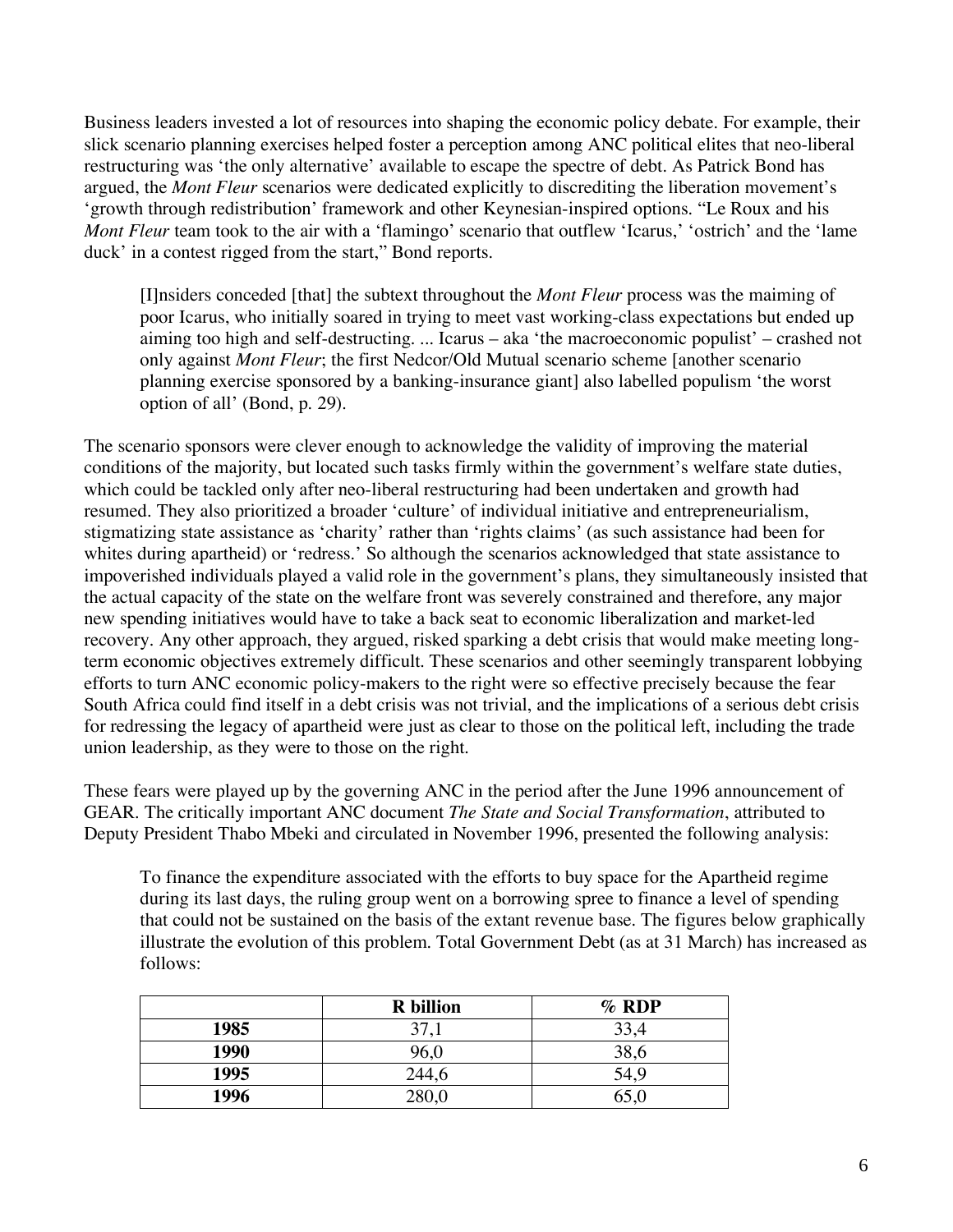Further to illustrate the emergence of this problem in the latter years of the Apartheid regime, we reproduce immediately below figures indicating the Debt Servicing Costs associated with the rising debt.

|        | <b>R</b> billion | % of budget | % of GDP |
|--------|------------------|-------------|----------|
| 1985/6 | т.               |             | ں ک      |
| 1990/1 |                  |             |          |
| 1995/6 |                  |             | 5,8      |

It is important to note that costs will continue to increase and to accelerate as a percentage of the GDP unless the deficit is brought down to sustainable levels.

The Apartheid ruling group imposed on the country an unprecedented debt burden whose acquisition had to do exclusively with shifting the balance of forces during the period of transition from Apartheid to democracy, so that this anti-democratic group would not be as weakened, politically as it would otherwise be, in the contradistinction to the democratic movement (ANC, 1996: sect 2.5.8).

To address this threat, the document asserted that the government must prioritize paying down the apartheid debt and could not countenance borrowing for popular consumption:

the servicing of the state debt means the diversion of public resources from other uses. Money spent to pay interest to the lender is money not available to build a classroom, a house or a clinic. This is why the resort to borrowing to finance consumption expenditure is, in the end, a recipe for disaster. Since such consumption does not produce new and improved material conditions the mounting service and redemption obligations would result in bankruptcy of the state. It is selfevident that this is a result to be avoided.

Of importance also is, apart from the volume of the debt, the cost of servicing it. This relates to the interest that must be paid as a first charge on the public revenues. In a situation of limited resources, public borrowing can have the effect of raising interest rates.

Not only does this increase the cost of servicing the public debt, and therefore result in the reduction of state resources available for development, it also increases the cost of borrowing on everybody else in the economy. This includes the individual who borrows to finance the purchase of a house, consumer goods, etc. as well as the person who borrows for the purpose of starting a new business or expanding operations, with particular reference to small and medium business.

The inflationary effect of these processes further impacts most negatively on the poorest, who include those who have no power to adjust their incomes to keep up with the rate of corrosion of their earnings, such as the unemployed or under-employed beneficiaries of the "social welfare system of extended families," pensioners, and small savers (ANC, 1996: sect 7.12).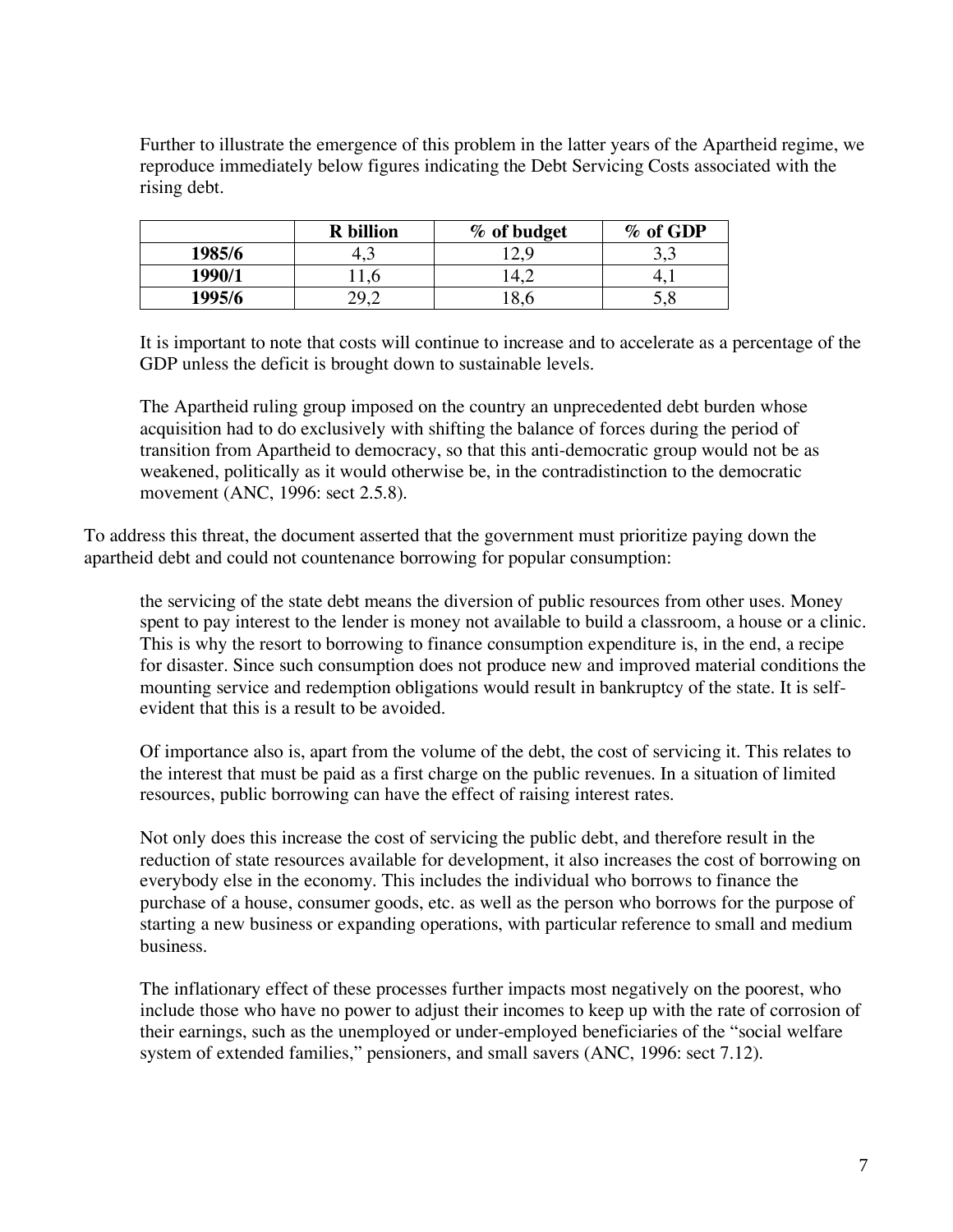The narrative offered in *The State and Social Transformation* left the door open for two distinct interpretations of the purpose of GEAR. One variant was that it was a short-term initiative to excise the demons of apartheid by redressing their economic legacy. GEAR was tough medicine, but taking it now would permit a more expansionary fiscal program later. This version was offered fairly consistently to ANC-aligned audiences, for example, by then-Justice Minister Dullah Omar in 1998, who told a Toronto audience that GEAR was justifiable as a short-term measure:

We ... must curb borrowing and reduce the deficit ... [I]f we are able to continue reducing that deficit, then in the years to come, there will be more money available for social delivery, because we will be spending less money on servicing the debt (in Bassett, 1998: 25).

The other variant suggested that GEAR was a home-grown IMF restructuring "shock treatment" program that would open the way to permanent structural change sufficient to prevent the adoption of a more state-directed, "developmental" economic restructuring program over the longer term. This was the analysis of GEAR's opponents, increasingly including trade union allies the Congress of South African Trade Unions (COSATU) (for example, COSATU 1997; COSATU 1998), but also was presented by key government figures to business audiences (Marais, 2002: 89, 90, 95-99).

# **Monetary policy and debt**

There is little question that macro-economic policy of the late-apartheid era contributed to the debt build-up. But the reason was not just a politically-inspired spending spree – though indeed, that was part of the picture – it was also the result of the high-interest, tight-money policies introduced by South African Reserve Bank Governor Chris Stals. Stals, who was appointed by the National Party government in 1989, prioritized maintaining the external value of the Rand as well as keeping inflation as low as possible by adopting positive, and fairly high, real interest rates (Stals, 1993: 148). This approach reflected a philosophical commitment to monetarism – a commitment so strong that maintaining this policy approach into the post-apartheid era by insulating central bank policies from majority rule became a major component of the outgoing government's strategy in economic policy negotiations (MERG, 1993: 262).

After the 1994 democratic elections, therefore, monetary policy continued in the vein it had during the apartheid era. The new government re-appointed the previous SARB governor in 1994, as well as maintaining the previous Finance Minster, to signal 'macro-economic prudence' and the continuity of monetary policies to 'the market.' The ANC's own Economic Policy Department supported the tight money policies of its predecessors, revising a draft of the *Reconstruction and Development Programme* (RDP) to incorporate the claim that "macroeconomic stability is vital to the success of our programme ... (C)oherent, strict and effective monetary and fiscal policies will be a cornerstone of our RDP" (Gotz, 2000: 172-173). Moreover, the ANC agreed in the constitutional negotiations to protect the independence and autonomy of the reserve bank governor, subject only to regular consultations with the Finance Minister. The interim and final constitutions said that the primary objective of the Reserve Bank governor would be to protect the internal and external value of the currency (Republic of South Africa,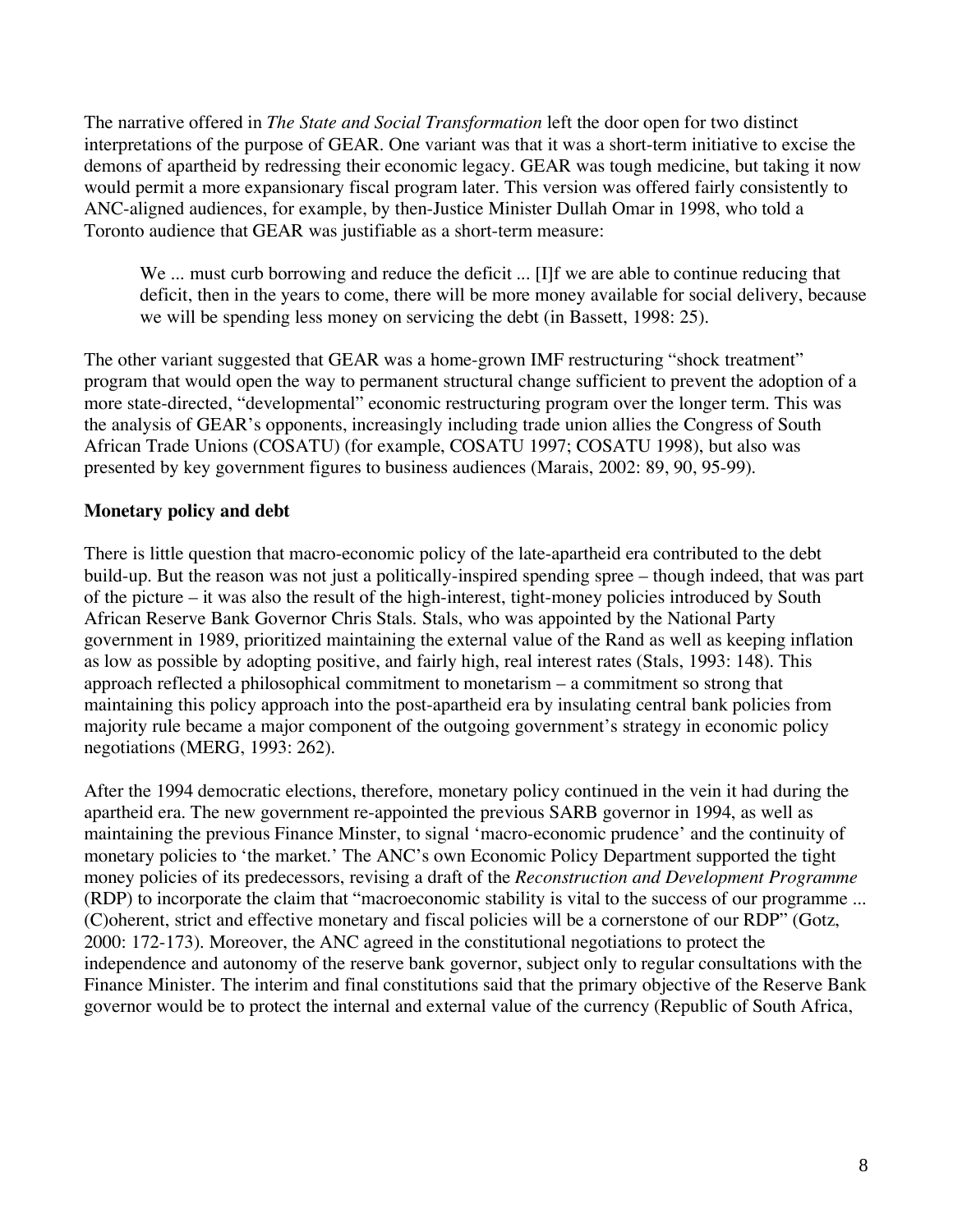1993, Section 196; Republic of South Africa, 1996, Section 224). Under Stals, the real interest rate (the nominal rate minus the inflation rate) remained at high levels throughout the latter half of the 1990s:<sup>3</sup>

|                           | 1994 | 1995  | 1996    | 1997   | 1998    | 1999    |
|---------------------------|------|-------|---------|--------|---------|---------|
| <b>Nominal interest</b>   | 16.8 | 14.56 | 15.95   | 14.01  | 16.36   | 13.96   |
| rate (based on 10-        |      |       |         |        |         |         |
| year government           |      |       |         |        |         |         |
| bond rate)                |      |       |         |        |         |         |
| <b>Inflation rate</b>     | 8.94 | 8.7   | 7.32044 | 8.6229 | 6.87203 | 5.21064 |
| <b>Real interest rate</b> | 7.86 | 5.86  | 8.63    | 5.39   | 9.49    | 8.75    |
| (nominal minus            |      |       |         |        |         |         |
| inflation)                |      |       |         |        |         |         |

This meant that South Africa's debt servicing has remained extraordinarily high, both in nominal terms and in terms of the real interest rate.

The fact that the nominal interest rate was so high meant that debt accumulated much faster. Had South Africa's interest rates been in the expected ten to 12 percent range between 1994 and 1999 (for a real interest rate of three percent), total debt payments would have been billions of Rand lower and therefore, more money would have been available for social spending.4 The fact that the real interest rate was so high meant the economy grew much more slowly than might otherwise be the case, especially in those sectors that depended on bank credit rather than equity financing, and as a result, fewer jobs were created. Compounding the problem, those sectors of the economy that were more seriously harmed by the high nominal interest rate, including retail, construction and consumer goods manufacturing, tend to be more labour intensive than mining and heavy industries.

Both the apartheid and post-apartheid South African governments have consistently claimed that the high level of government debt was the cause of the country's high interest rates. Yet, South Africa's government debt, and especially its foreign debt, has been relatively low compared to that of similar countries (see, for example, PBC, 2002:23-25). It was the Reserve Bank's own policy commitments that played a decisive role in keeping the interest rates so high and therefore contributing substantially to the debt build-up, and especially, their commitment to maintain the value of the Rand. The Mundell-Flemming thesis suggests that a country could simultaneously pursue only two of the following: an independent monetary policy; stable exchange rate and free flow of capital (O'Brien and Williams, 2004: 229). Prior to the early 1990s, significant capital controls were in place but they were gradually lifted as part of the economic transition process. By committing to a stable (and fairly high) exchange rate while liberalizing capital flows, the Government of South Africa sacrificed the possibility of an independent monetary policy that might have served domestic interests, especially in the 'real economy'

 $\overline{a}$ 

<sup>3</sup> Nominal interest rate calculated from South African Reserve Bank, *Statistical Tables, Capital Markets* (1997, 1998, 2000). Consumer price index calculated from Statistics South Africa, *Key Indicators, historical*; 1994 value from

<sup>&</sup>lt;sup>4</sup> It is very difficult to calculate the precise amount the debt would have been reduced, but a crude calculation of debt servicing on 1994's debt of R237,324 suggests an additional R7 billion in carrying costs on the debt as a result of the 6 percent real interest rate rather than 3 percent. By the end of 1996, the additional carrying costs would have amounted to nearly R22 billion.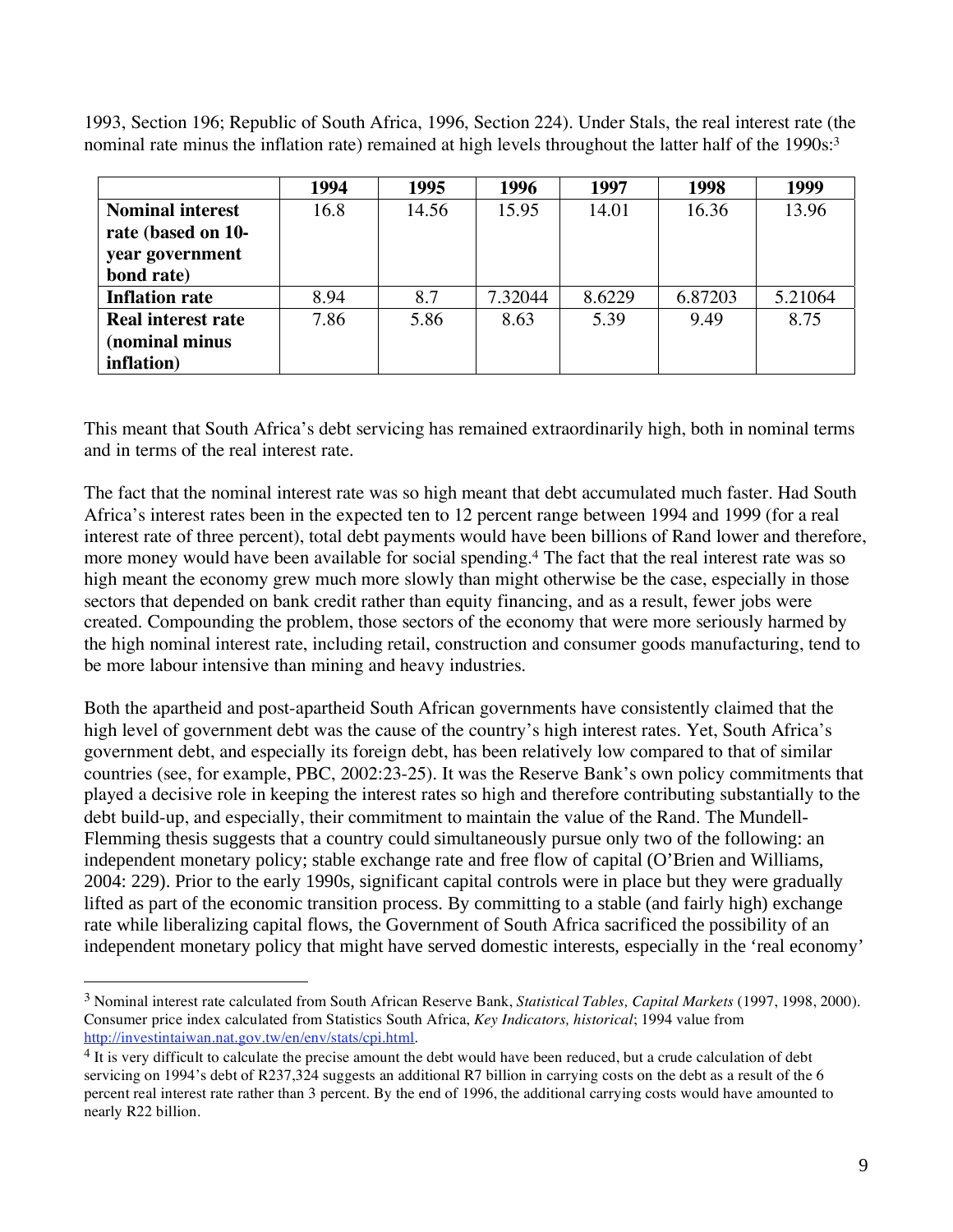of jobs, wages and basic consumption. Maintaining the external value of a currency could be achieved at a cost of lower exports, higher unemployment and slower debt repayment (Mundell, 1963: 477-478). After the mid-1990s, when nominal debt grew due to the absorption of the debts of the so-called homelands, high interest rates played a much more significant role in the continuing high level of indebtedness than any dramatic new borrowing.

## **Fiscal policy and debt**

1

In its final years, the National Party government boosted spending on security and basic services, the sticks and carrots that maintained the late-apartheid state. The result was a persistent deficit and growing debt. The 1993 report of the Macro-Economic Research Group (MERG) noted that:

since the early 1980s, the state has experienced a fiscal crisis as the wealthy resisted further taxation and the majority resisted both taxation by an unrepresentative regime and expenditure cuts. The military and administrative costs of apartheid escalated, and the option of foreign borrowing was no longer available. This fiscal crisis, which was also due to financial mismanagement, was a factor in making the old regime unsustainable. Any similar crisis in the future will jeopardise the ability of the government to achieve a new economic, social and political structure (MERG, 1993: 21).

The new democratic government revised fiscal policy to reverse the spendthrift ways of the outgoing government, aiming to reduce the annual deficit and to begin paying down the accumulated debt. The deficit was moderate at R36.278 million in 1996 and R37.021 million in 1997, but declined dramatically to R10,495 million by 1999 (all amounts are in constant 2000 Rand). As a proportion of GDP, government spending fell from 34% in 1994 to below 31% in 1995 and 1996, before rising gradually to 33% by 1999.5 In other words, the Government of South Africa charted a very conservative fiscal path despite its mandate to redress the legacy of apartheid and improve the material conditions of previously disenfranchised South Africans. Social policies were de-racialized, but at much lower levels of coverage and benefit than previously had been enjoyed by white South Africans.

What this meant was that monetary and fiscal policy began to operate in opposite directions vis-à-vis South Africa's debt, with the tight monetary policy making it necessary to adopt an ever-more deflationary fiscal program. The tight fiscal stance that had been visible from the beginning of the ANC tenure in government was strengthened with the announcement of GEAR. GEAR referred to the scenario of self-defeating macro-economic populism to claim that tight fiscal policy was the only plausible strategy:

An expansionary fiscal strategy could be considered. However, even under the most favourable circumstances, this would only give a short term boost to growth since it would reproduce the historical pattern of cyclical growth and decline. Increased growth above 3 percent would be choked off by a rising current account deficit, upward pressure on real wages and curtailment of investment plans. Higher fiscal deficits would also lead to higher inflation and higher interest rates, exacerbating the burden of interest payments on the fiscus. More importantly, in the

<sup>5</sup> Gross Domestic Product from SARB, *Statistical Tables, National Accounts* (2000, 2006). Government spending from SARB, *Statistical Tables, Public Finance* (2001, 20006).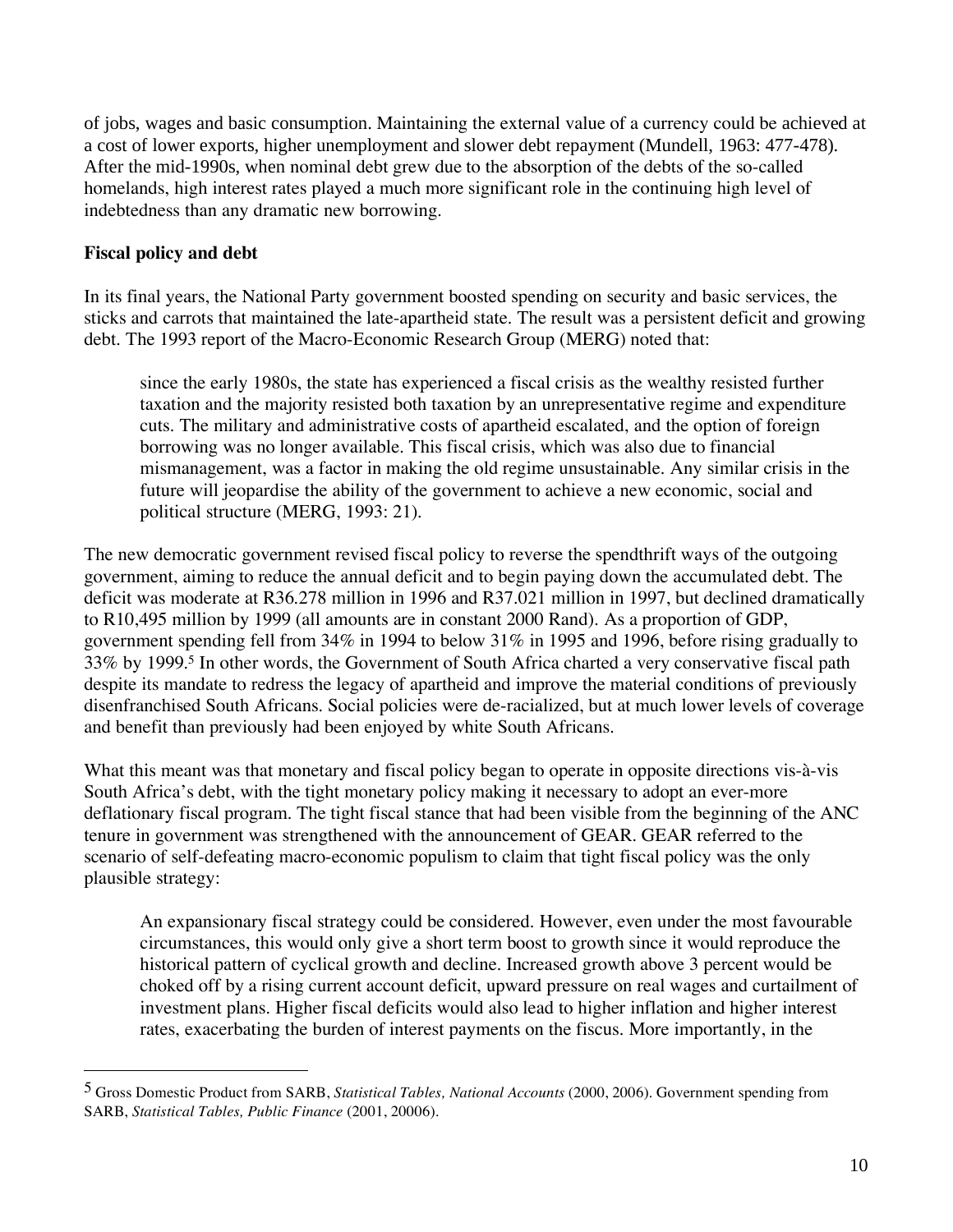present climate of instability a fiscal expansion would precipitate a balance of payments crisis. Without attention to more deep-rooted reforms, there is no possibility of sustainable accelerated growth.

Paying down the debt was prioritized as the top budget priority, for example in his first budget speech, when ANC Finance Minister Trevor Manuel said:

The first charge against government revenue is interest on government debt. The bigger our deficit, the more we have to borrow, the higher the interest bill and the less money there is available to invest in social development, in poverty relief and in the development of our human resources. It is for this reason that reducing our debt burden is important. It is important because it will free up the resources we need to create a better life for all (Manuel, 1997).

After the announcement of GEAR, deficit to Gross Domestic Product (GDP) ratios dropped dramatically, from 4.6% in 1996 and 1997 to 1.2% in 1999.6 Indeed, the government repeatedly ran surpluses in its current expenditure before debt servicing to make sure that the debt did not build up further. This underscores the serious costs associated with the high interest-rate policy.

According to GEAR, "[i]nternational experience *confirms* that it is on the expenditure side that the fiscus is most effectively able to contribute to redistribution" (Government of South Africa, 1996, p. 10). But, the government argued, the high debt level prevented the government from contributing very much to redistribution through spending. A further brake on the possibility of a more reflationary economic program was the commitment to cutting taxes, especially corporate taxes and income taxes on higher earners. The government argued that raising taxes was not a route to redistribution since it could choke off growth, and therefore, the GEAR program restricted the scope for taxation to twenty-five per cent of government revenue or less. In practice, tax revenues fell to about 24.1 percent, although they began to rise and were expected to reach 25 percent in 2006-2007 (PBC, 2002: 25; PBC, 2005: 43). The incidence of tax increasingly fell on consumption, taking the country in a somewhat regressive direction, while primary corporate taxes fell from  $48\%$  to  $30\%$  in 1999 (Bond, 2004: 48). This stance made it quite clear who was to bear the costs of debt servicing – those who had expected to benefit from the end of apartheid through improved welfare provisions. Instead, the tendency of government policy was to maintain the economic position of those who had benefitted most from apartheid-era restructuring in favour of whites and white-owned capital. Although to some extent, the ranks of wealthy investors expanded to include a small cadre of Blacks, most South Africans saw their day-to-day living conditions improve little (Southall, 2004; Marais, 2001).

Despite the contradictory nature of macro-economic restructuring in terms of the overall debt situation, the spectre of debt was prominently cited as a rationale for GEAR. By the time of the government's tenyear policy review, macro-economic restructuring was perhaps the government's only real economic policy success. Notably, however, in the original GEAR document, deficit and debt reduction was not listed as an objective in itself, but rather a means to meet a series of objectives like growth, higher investment and export competitiveness, and employment creation, none of which were much in evidence at the time of the ten-year policy review (GSA, 1996: 1-2). The spectre of debt became an increasingly

 $\overline{a}$ 

<sup>6</sup> Annual debt compiled from SARB, *Statistical Tables, Public Finance* (2000, 20005). Gross Domestic Product compiled from SARB, *Statistical Tables, National Accounts* (2000, 2006).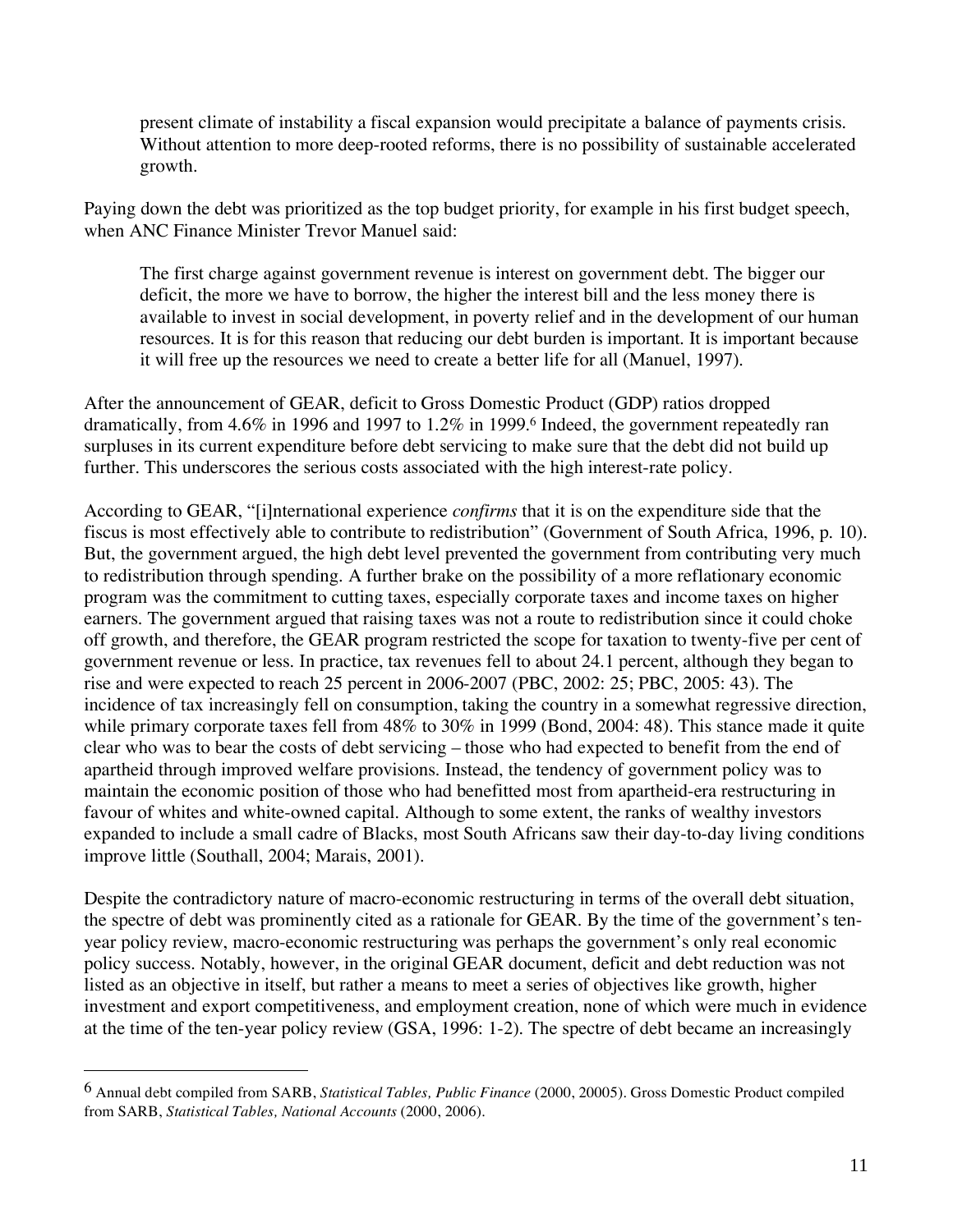important explanation for the macro-economic restructuring framework, even though the framework actually had a contradictory impact on the country's debt situation. The tale was spun that the debt was a reason for GEAR, rather than a *post hoc* rationale for the program.

## **The campaign against apartheid debt**

South African civil society's campaign against apartheid debt picked up the government's tale that the previous state's profligate ways were the cause of low levels of social spending in the 1990s, and attempted to turn the scenario around by arguing for the repudiation of the debt itself. Later, the focus turned away from debt repudiation and towards proposals for reparations to be paid by those corporations that had profited by lending money or supplying products and technology that facilitated the human rights abuses of the apartheid regime. Overall, the campaign served the valuable role of interrupting the smooth narrative of a mutually beneficial partnership between liberation forces (and the poor majority) and business interests, each of which had suffered under the statism of apartheid. But it also seemed to reinforce the perception that accumulated debt from the apartheid era was a major cause for the government's low levels of spending on basic services for the majority. In so doing, it may have masked the way in which the government was using the spectre of debt to mask its commitment to introducing a neo-liberal restructuring program.

As the millennium approached, the global Jubilee Debt Initiative, which called for the cancellation of all foreign debts for poorest countries, began to gather steam. As early as 1997, South African activists initiated their own associated campaign, calling for the cancellation of South Africa's apartheid debts and for reparations to be paid by those in the business community who had profited from the suffering of black South Africans during the apartheid era, noting that their suffering was prolonged as a result of the international community's support for (and propping up of) the racist government. In its testimony to South Africa's Truth and Reconciliation Commission (TRC), the Alternative Information and Research Centre argued that South Africa's apartheid-era foreign debts should be treated as "odious debt" and repudiated. "Writing off the apartheid debt … is the most significant and meaningful step that could be made in making reparations to all the victims of apartheid and not only to the few who were able to make representation to the TRC" (AIDC, 1997). Noting the critical role of Swiss, German, British and American bankers in sanctions-busting, organizations like the Coalition Against Apartheid Debt and Jubilee South Africa argued that the firms should not profit from apartheid debt, and indeed, should pay reparations to those who suffered as a result of the loans. A 1999 letter to the Swiss President explained:

We, a broad coalition of civil society organisations, the people of Southern Africa, strongly renew our call for the cancellation of all outstanding apartheid debt, compensation from apartheid's creditors for the immoral profits that were made, and reparation for the destruction caused by apartheid throughout the region. Now is the time for those countries that profited from apartheid to end their odious profiteering and make reparations for the suffering they made possible. The victims must not pay twice for apartheid.

… The apartheid debt is an odious debt, a debt that was incurred by an illegitimate regime for the oppression of the people of South Africa and the destabilisation of its neighbouring states.

Democratic South Africa cannot be expected to repay this debt. Those who financed apartheid repression must now pay for the risk they were willing to take by supporting the apartheid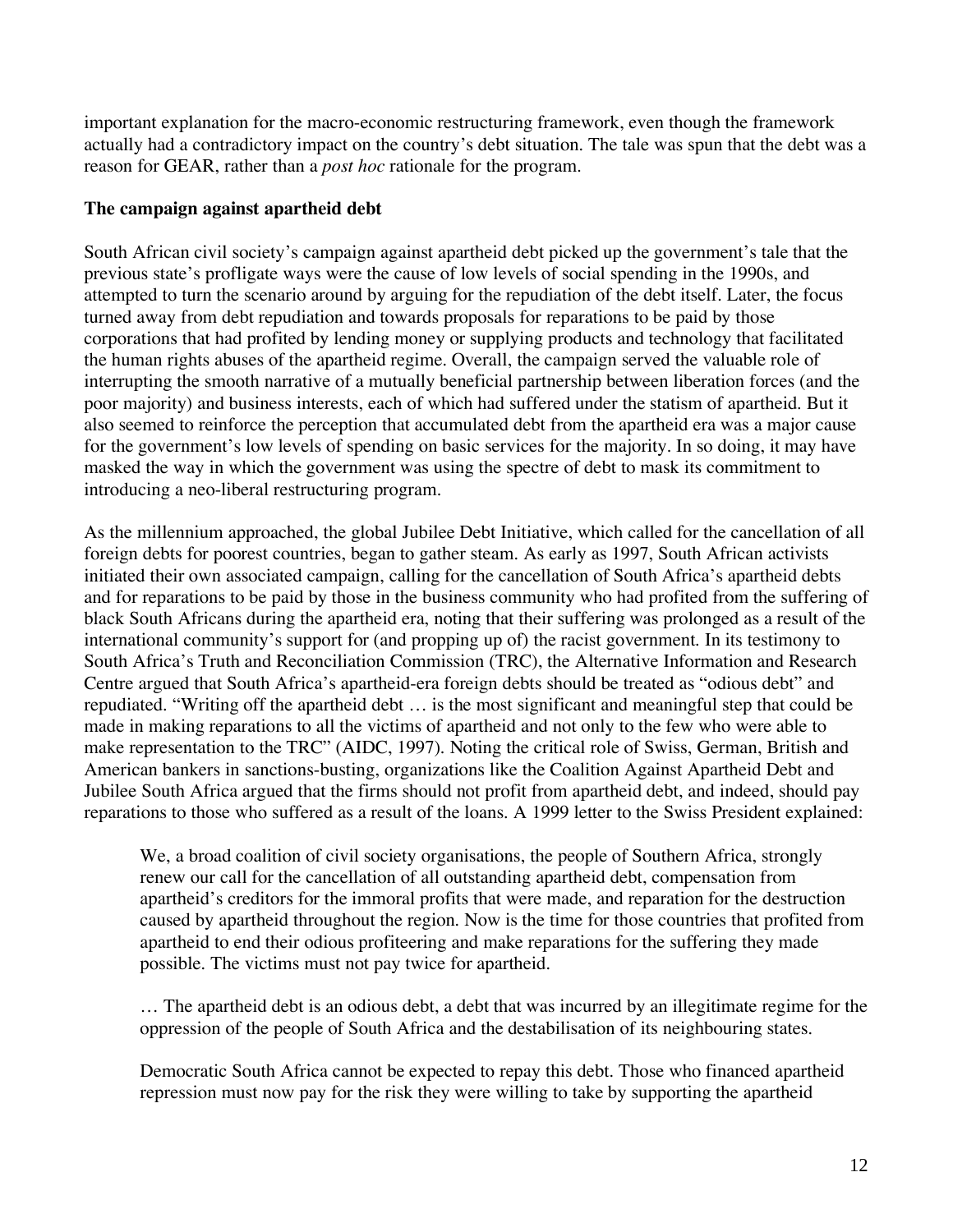regime. … Those who ignored the international sanctions against the apartheid regime and benefited from investing in apartheid cannot now be allowed to continue to profit from their odious dealings (Jubilee 2000 South Africa, 1999).

The anti-debt coalition thus invoked the international campaign against Third World debt and the Doctrine of Odious Debt together with campaigns for reparations by groups that had suffered grievous human rights violations while private firms had profited at their expense, such as the demands of African-Americans for reparations for their ancestors' enslavement, as well as the compensation paid to victims of the Holocaust and their families by Swiss Banks for the latter's appropriation of some of their deposits, as well as collusion with and profit from the Nazi regime. It was, therefore, an intuitively appealing campaign, one that was relatively easy to popularize both inside and beyond South Africa.

South Africa's anti-apartheid-debt campaign was an interesting and innovative way to raise critical questions about the role of foreign creditors in perpetuating an authoritarian regime that systematically violated its citizens' rights. The case was especially apparent for post-1985 creditors, who had played a critical role in allowing the apartheid regime to remain in power at a time when international sanctions were in place. Not only did continuing access to foreign credit facilitate the continuation of the regime, but the creditors also profited handsomely by charging a premium on loans to compensate for financing the illegitimate regime (Ashley, 2003). In addition, the Jubilee South Africa and other anti-debt campaigns emphasized the critical role parastatal (state-owned corporation) and private sector debt played in keeping apartheid going during the 1980s and effectively evading the governmental sanctions then in place – thus reminding South Africans and global public opinion of how deeply capital had been implicated in apartheid, a historical legacy that had became rather inconvenient by the 1990s (Tsele, 1999: 19). And by linking South Africa's apartheid-era debts to those contracted by other countries in the region, some of them as a result of the continuation of the apartheid state, Jubilee South Africa highlighted the sacrifices of its neighbours at a time when few were remembering that many in the region had made sacrifices during the fight for South African liberation (see, for example, Hanlon, 1998).

Moreover, the public airing of the debt issue in the late 1990s revealed how the latter years of apartheid government had been funded – largely through domestic sources like banks and insurance companies that were forced to hold government bonds – and how this strategy gradually spread the beneficiaries to a much broader population of pension-fund holders (Eveleth, 1998). Notably, the South African government's debt obligations grew significantly when the civil servant pension plan was switched from a pay-as-you-go program (ie employees currently paying into the program finance the pension payments of those who have already retired) to one that would be fully funded in advance (Naidoo, 1997). The change meant that pensions would be paid out of investments made by the fund, to be administered by the Public Investment Commission, requiring an enormous capital base (Eveleth, 1998). The government had to borrow from itself in order to create the fund, which meant the it was, in effect, paying itself interest (AIDC, 1997). As much as forty percent of the government debt payment went to support the creation of this government institution, in pursuit of a policy that many anti-debt campaigners felt was unnecessary since most governments use a pay-as-you-go approach, especially when populations are young and growing. The campaigners argued that the pension plan could revert to its previous funding formula without any real risk to current or future pensioners, freeing up 8-10 billion Rand each year for investment in basic services and income grants for the poor majority as well as shortterm job creation (for example, in the construction sector).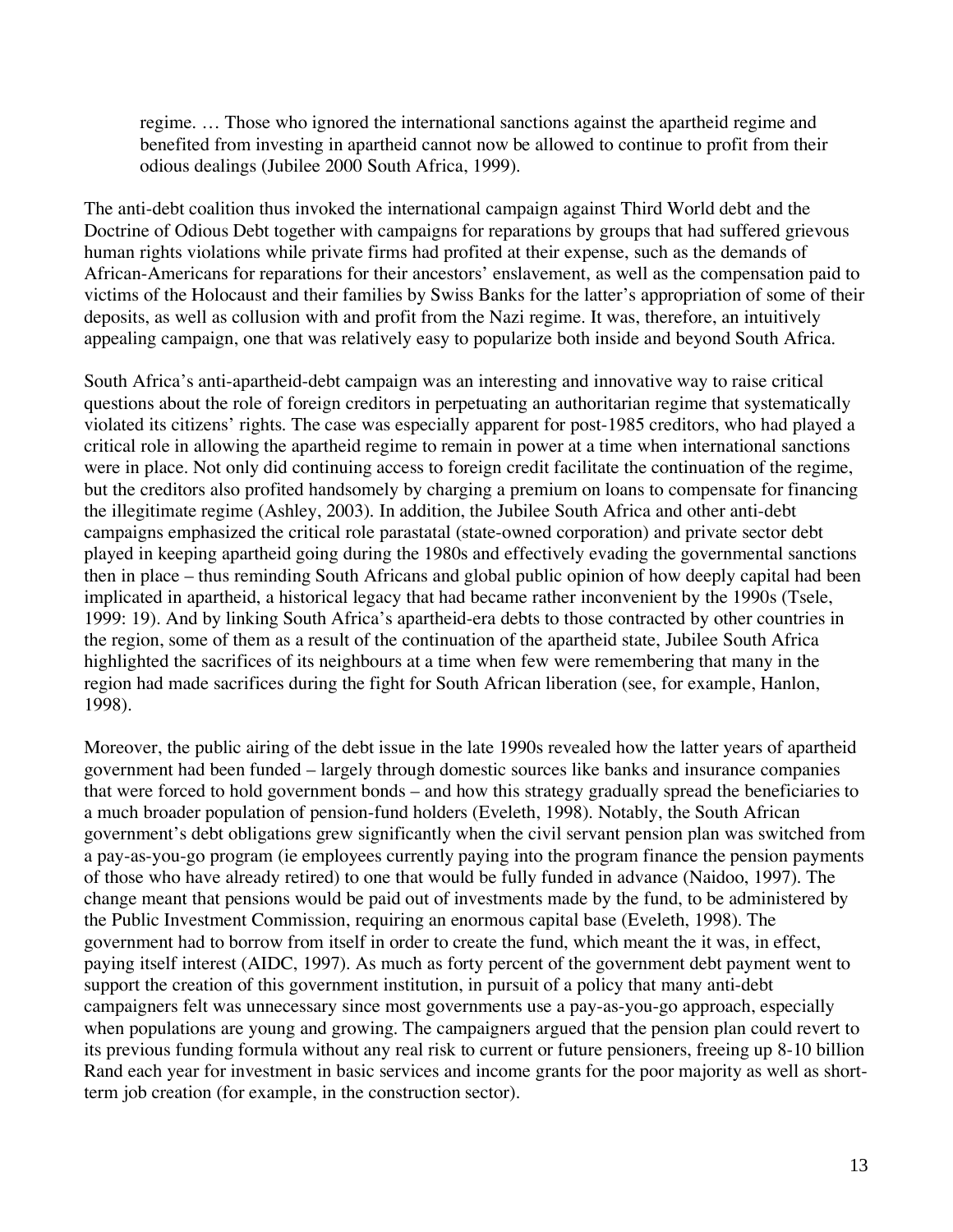Much of the more detailed analysis of the sources of apartheid debt was too complex to be highlighted by the campaign, however. The dominant public message was that apartheid debt was held predominantly by foreign creditors, was unethical and should be repudiated. Thus the critique of the government's strategy of continuing to pay the apartheid debt actually reinforced the government's claim that the apartheid government's debt and deficits were a serious problem that called for drastic measures – thus justifying the government's stringent macro-economic policies. Brian Ashley, Director of South Africa's Alternative Information and Development Centre, argued that:

The reluctance of the government to challenge the apartheid debt and negotiate its cancellation with its foreign creditors had much to do with the development paradigm and economic strategy it had adopted. Since GEAR depended so heavily on attracting foreign direct investment and appeasing the markets the government was opposed to taking action on debt for fear of 'upsetting the markets.' It also did not wish to jeopardise the responsible roles it had been given in the IMF and World Bank.

Dialectically of course the neoliberal development strategy adopted by the government can equally be seen as a consequence of the debt it had inherited. The sheer scale of the apartheid debt helped convince wavering ANC leaders that belt tightening and fiscal restraint should be the order of the debt. A series of compromises made during the negotiating period and especially in 1993 at the economic level served to open the way for the ANC government's shift to neoliberal and pro-globalisation policies (Ashley, 2003).

Though the tone was quite different from the way the government has presented the issue, the content was effectively the same. Regardless of its merits in terms of identifying and attempting to hold to account transnational corporations that failed to support the international sanctions initiative (and therefore at least implicitly collaborated with the apartheid government in human rights violations), the campaign seems to accept the current government's discourse on debt as an apartheid era problem that its current policies were designed to resolve. Although activists associated with the anti-apartheid debt movement critically examined the economic restructuring program as a continuation of apartheid-era monetary policies, the message did not come through in the popular campaign: the threat of debt was largely presented as a reason for neo-liberal policies rather than a rationale. The erroneous implication would be that once apartheid debt was eliminated, the government would be free to chart a new economic restructuring course, one that would better serve the needs of the majority of South Africans. This has been precisely the recent message of the government, except that the new course has been so shaped by the previous neo-liberal restructuring that many of the norms and patterns established during the first decade of majority rule have limited the economic options available today and foreclosed many options for redressing the needs of the majority for the foreseeable future. In this context, the promise of more government spending on basic programs appears destined to consolidate neo-liberal restructuring rather than to remake it. The campaign failed to present effectively the role of post-apartheid economic policies in contributing to the debt build-up. Thus, the campaign limited much of the debate to whether apartheid-era foreign debt should be cancelled or not, and if so, under what terms. Indeed, the South African Communist Party (SACP) suggested that Department of Finance Director General Maria Ramos was able to sideline serious discussion of domestic debt and debt-servicing reduction by focusing on the campaign's emphasis on apartheid loans as foreign debt (SACP, no date). Moreover, by focusing so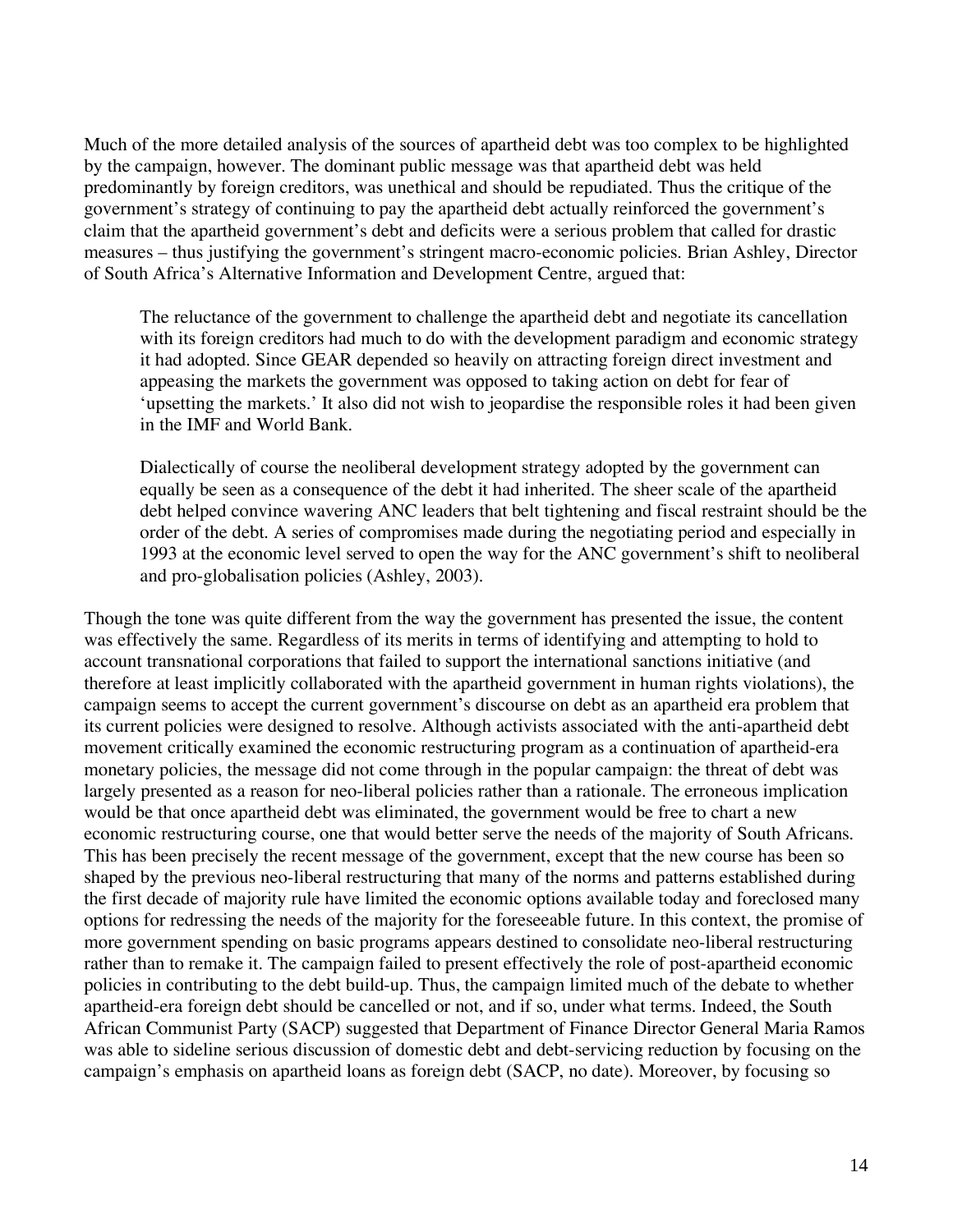much of the public face of the campaign on the foreign component of the debt, the campaigners may have downplayed opportunities to reduce the financing burden on the domestic side.

## **Reparations for apartheid**

The question of reparations payments for the victims of apartheid has continued even as the campaign for debt cancellation has begun to fade. For the most part, the Truth and Reconciliation Commission (TRC) focused on crimes of the state or explicitly political actors as individuals. Victims of such violence, or their survivors, were entitled to some reparations paid by the South African state, though the amounts have been relatively small, amounting to less than \$5,000 per person. The matter of corporate complicity with apartheid crimes was addressed only to minor extent in the Truth and Reconciliation process: domestic corporations received some attention the hearings, with all firms that operated in the profitable South African market during apartheid seen as perpetrators of systemic human rights violations, though there were no findings of individual culpability among members of corporate boards of directors or managers. Due to the perception that the private sector systematically benefited from apartheid, the committee recommended a corporate wealth tax to provide restitution to those who had suffered for the profit of others (Nattrass, 1999).<sup>7</sup> The TRC tax proposal was rejected by the government, which did establish a "President's Fund" for victims of apartheid to which individuals and companies could make voluntary contributions.

The TRC hearings did little to put the question of the relationship between private sector profit-making activities and the depredations of apartheid to rest. In particular, foreign investors during the apartheid era continue to draw significant attention from South African campaigners. In 2002, Jubilee South Africa with the Khulumani Support Group launched a lawsuit in the US courts against for reparations to be paid by a list of twenty major transnational corporations to South Africans who suffered especially grievously during the apartheid era and whose suffering could have been prevented had the companies not financed the regime's ongoing human rights violations (Apartheid Debt and Reparations Campaign, 2002). The lawsuit was especially aimed at foreign corporations that provided products and technology that enabled the apartheid state to maintain its internal security apparatus: computer firms like IBM that supplied computers to implement the pass system; auto manufacturers that sold armoured vehicles used to patrol the townships, arms manufacturers and oil companies that violated the embargo, banks that provided the funding. The original Khulumani lawsuit, as well as one launched by US lawyer Fagan on behalf of several South African clients, was thrown out of course in late 2004 although an appeal process began in January 2006 (Reynolds, 12-23-04; Leroux 02-15-06). In terms of international publicity, though, the lawsuits kept the issue in the public mind. Throughout the process, the Government of South Africa has remained staunchly opposed to the lawsuits.

Although the earlier campaign focus of the campaign against apartheid debt tended to reinforce the notion that apartheid necessitated the post-apartheid neo-liberal economic program, the lawsuit shows how far apart the campaigners remain from the government. The government's priority, at the end of the day, is to attract and retain foreign investment, especially foreign direct investment. Their strategies on monetary and fiscal policy must be seen in this light, although given their failure to deliver, they appear to have been based on false premises. The government's hostility to debt cancellation and reparations lawsuits similarly must been seen as based on a fear that a mobilized public that actively presses rights

1

<sup>&</sup>lt;sup>7</sup> The TRC also recommended canceling foreign debt from the apartheid era.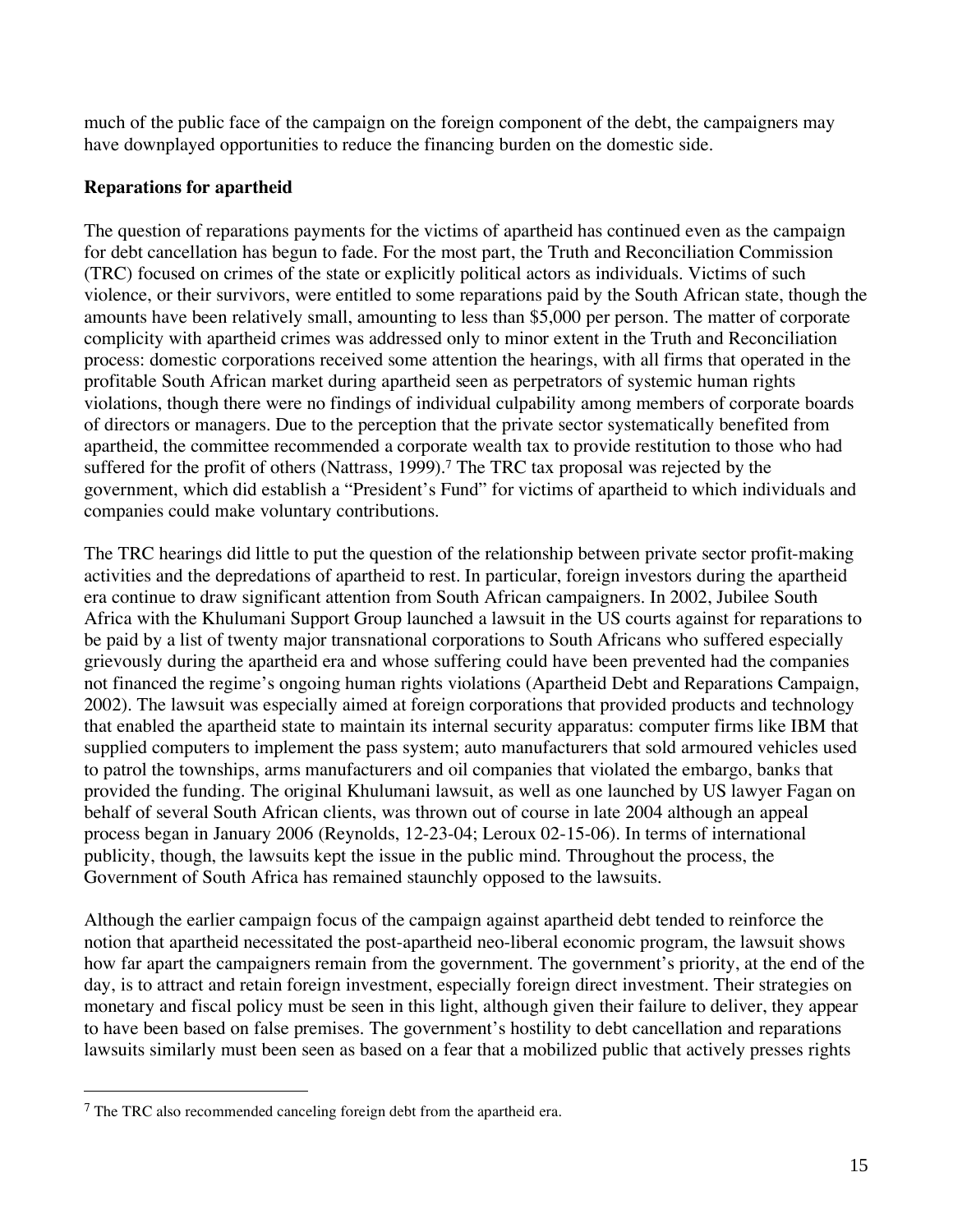claims in public discourse and the courts may prevent foreign capital from investing. At the end of the day, the apartheid debt and reparations campaign pose a threat to the objectives and discourse of the government, although in the case of the debt cancellation campaign, they do so in a way that ultimately reinforces aspects of the status quo.

## **The People's Budget Campaign**

The People's Budget Campaign (PBC) was initiated in 2000 as a joint project of the Congress of South African Trade Unions (COSATU), the South African NGO Coalition (SANGOCO) and the South African Council of Churches. Its roots were in the Anti-Poverty Meetings of 1997; similar approaches have been developed in a number of countries since the inception of neo-liberal restructuring, ranging from Canada to India to Malaysia as well as many urban centres, most notably Brazil's Porto Alegre. The overall objectives of the process are to show that even in a context of debt and deficit-avoiding balanced budgets, more spending options are feasible that better support the needs of the majority. South Africa's campaign sought to encourage the government to adopt policies that met basic needs, especially through public provision and resources; created and retained quality jobs; helped the majority acquire assets and skills; supported democratic, participatory governance; and protected the environment (PBC, 2005: 1). The Women's Budget, which began in South Africa a few years earlier, has similar but genderbased objectives and operated as an independent initiative (Budlender, 2000). Like the women's budget, the People's Budget Campaign used the government's annual budget announcement as an opportunity to engage in a dialogue both with the government, and within civil society, about the government's overall policy direction. The PBC has been associated with broadening the scope for democratic participation in policy-making.

The basic orientation of South Africa's People's Budget Campaign, like all similar initiatives, is to demonstrate that fiscal prudence need not imply cuts to the basic services that the poor depend upon. Thus it rests on two observations rooted in the neo-liberal era. One is that concern about budget deficits and debt crises need not be the provenance of the political right – that the left needs to be equally concerned, because a debt crisis may lead to loss of (the possibility of) popular control over national economic policy and because debt servicing soaks up large amounts of funds that then appear in the profit statements of debt-holders (banks) rather than in services for the poor. The second is that fiscal austerity need not be borne primarily by the poor – the fact that it has been reflects either an ideological commitment to concentrating wealth in the hands of a few in order to promote investment, or a certain amount of political opportunism, rather than any inherent necessity associated with fiscal responsibility.

Importantly for our purposes, the PBC has presented several proposals to raise more financial resources and redirect existing government spending that bear discussion. One is moderately raising taxes to as much as 27 percent of GDP. A second is to restructure the tax system to make it most progressive, notably by restructuring the national sales tax (the Value Added Tax, VAT) to make more basic goods exempt while raising the rate on luxury goods, while increasing income and corporate taxes as well. And finally, the PBC has proposed refinancing government debt originating in the apartheid era to reduce the servicing costs and permit more tax revenue to be used for current needs. This included the way the Government Employees Pension Fund is financed.

Perhaps most critically, the PBC called the government and allied business-oriented social commentators on the repeatedly raised 'spectre of debt':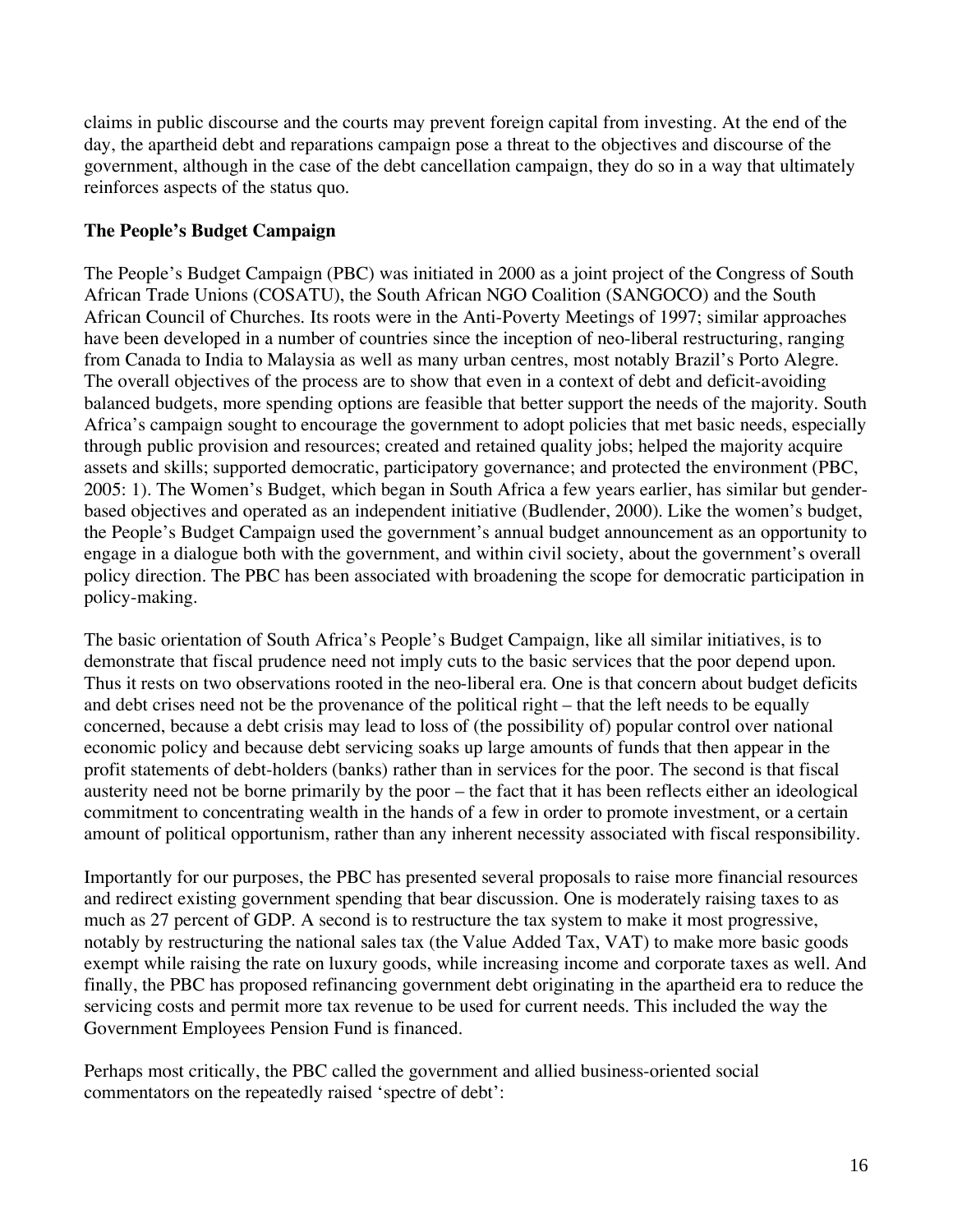It is questionable to assert that South Africa faces a 'debt trap'. Generally, the phrase 'debt trap' refers to a country with an unsustainable foreign debt, particularly when the burden of servicing the debt catastrophically restricts socio-economic development. South Africa's foreign debt is very small by international standards, and easily serviced from current export receipts. Furthermore, South Africa's domestic debt is not particularly large by international standards. Rapidly growing countries like Malaysia and Singapore have much higher debt levels (relative to national income), and most industrialised countries have significantly higher ratios of public debt to national income than that of South Africa. …

In spite of South Africa's relatively low debt levels, South Africa's debt burden is relatively onerous by international standards. This paradox is explained by South Africa's interest rates, which are higher than those of any industrialised country and among the highest in the world. Because of high interest rates, relatively low debt levels impose a severe debt burden on society. …

As a result, debt policy hampers employment growth, sharpens the sting of poverty, and undermines social welfare. The combination of reduced government expenditure and restrictive monetary policy has a contractionary impact on the economy, stifling job creation… In a market-oriented economy, public expenditure is the most effective mechanism for poverty alleviation and welfare enhancing economic redistribution. The government's current debt policy neutralises these instruments, allocating scarce resources to policy supported high interest payments while failing to mobilise resources through further borrowing to fund social imperatives (PBC, 2002: 23; 25).

The PBC proposed a policy of 'ring-fencing apartheid debt,' which meant to identify and isolate borrowing that was associated with maintaining apartheid in its dying years and forcing those creditors to accept a special bond issue at a more moderate rate of interest. Noting that all non-interest expenditure since 1994 has been financed through taxation and that any borrowing has been used only for debt servicing, the PBC argued that "the interest burden that South Africa now bears is entirely a legacy of apartheid" (PBC, 2002: 27). The proposals address the fact that most of South Africa's apartheid debt is domestically held and often in pension funds that widely diffuse the benefits of holding the debt – those who hold the debt today are not necessarily those who benefitted from past apartheid policies. Included in this debt restructuring strategy was a proposal to restructure the Government Employees Pension Fund to reduce its size, free up resources for social spending as needed today, and use future tax revenues to top of the fund if needed in the future.

The campaign has attempted to increase the chance that its input will be heard by adopting the discourse of government to some extent, even as it challenges the government's overall economic restructuring framework. Few of the specific proposals are actually new, but they were reworked and represented in a way that challenges the government's elision of its macro-economic strategy with the need to tame the spectre of debt. Moreover, the timing was helpful – the PBC really got under way early in the new millennium, at a time when even the government and the ANC leadership were acknowledging that GEAR-associated economic restructuring was not delivering the goods even on its own terms, much less to the ANC's voting constituency and indeed was inspiring considerable hostility (PBC, 2002:7). In 2005, the campaign listed a number of shifts in the government's program that it believed could be at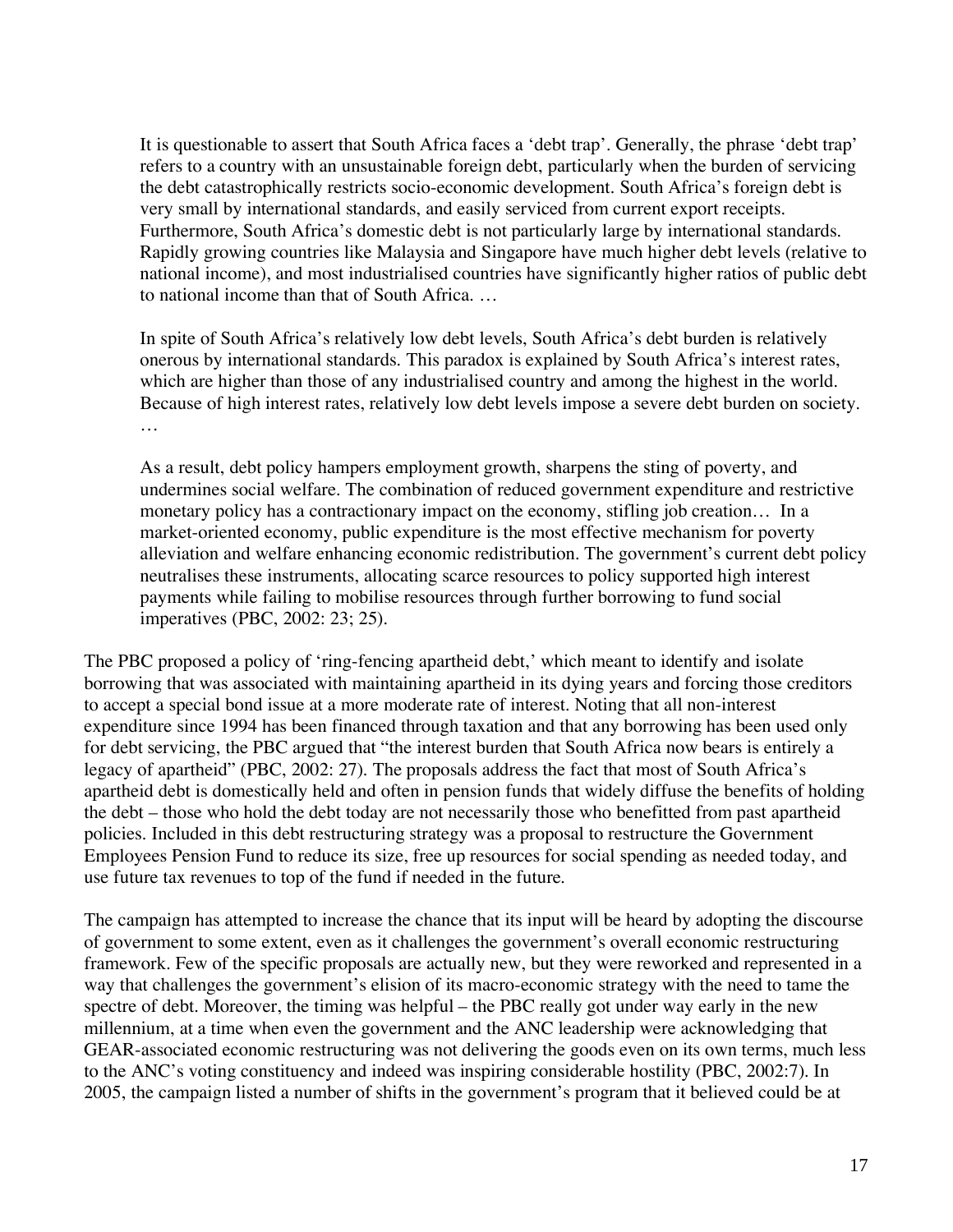least partially attributed to the campaign (or at least reflected recommendations of the PBC), notably: a moderately expansionary budget and increased deficit spending; reduced tax cuts; some movement towards free basic services and a commitment to free anti-retrovirals (for people with HIV/AIDS); and some movement towards a basic income grant (in the form of the Child Support Grant) (PBC, 2005: 2). Nonetheless, experience to date (for example, COSATU's participation in the tripartite National Economic Development and Labour Council, NEDLAC) has shown that putting forward reasonable proposals in the format preferred by the government does not necessarily mean those proposals will be taken seriously, even if the government says it is adopting them. Anti-retroviral roll-out, for example, has been extremely slow.

#### **Recent policy changes and the spectre of debt**

Since the 1999 elections, there have been two significant changes in South Africa's macro-economic program that reconfigure the debt situation, at least to some extent. The first, somewhat less noted but probably more important change, has been the adoption of a new monetary policy regime in 2000 with the succession of Tito Mboweni to the Presidency of the South African Reserve Bank. Although Mboweni has not repudiated the general anti-inflationary thrust of central bank policy, he abandoned the simultaneous pursuit of eliminating inflation and maintaining the external value of the Rand (overvalued Rand) for inflation targeting, an approach that has been adopted by a many Western central banks and a number of larger developing countries as well, including Chile, Brazil, the Czech Republic and Poland (Mishkin, 2000). South Africa's inflation rate and therefore nominal interest rates have begun to come down (from 16 percent in 1996 to 13 percent in 2000 and just over 9 percent in 2003).8 Although the country has not avoided "contagion shocks" entirely such as those accompanying the Argentina crisis of 2001 and fears associated with the disintegration of Zimbabwe, the shocks did not appear to cause serious new problems for the economy.

The lower interest rates promise two benefits for the South African economy: slower accumulation of debt (since debt servicing costs should fall, with government bonds paying lower interest rates, as long as inflation does not rise) and a better chance at domestically-led economic recovery, since consumer credit costs, housing bonds and small business loans will have lower carrying costs. Although one can argue that since the real interest rate hasn't declined much (it fell to 1.26 percent in 2002 and 3.34 percent in 2003, but then soared to nearly 7 percent as inflation rose in 20049) the benefits of the lower interest rates will be minimal. But a prime borrowing rate of between nineteen and twenty percent or more appears to imply a psychological barrier that a loan at eleven percent interest does not (data from SARB, 2006). Moreover, we should be clear that the approach still carries the risk of high nominal interest rates any time inflation seems to be rising, but rates still appear to be lower than when the SARB sought both to contain inflation and keep the value of the Rand high.

The second – and more noted – change has been in government fiscal policy, specifically, a new commitment to a moderately expansionary fiscal regime, beginning roughly with the 2002-2003 government budget (AfDB/OECD, 2003: 283). These changes involve some more social spending and capital spending on schools and other social infrastructure but also tax cuts, especially for small

 $\overline{a}$ 

<sup>8</sup> SARB, *Statistical Tables, Capital Markets* (2000, 2001, 2006).

<sup>9</sup> Calculated as the government bond rate minus the inflation rate. Government bond rate from SARB, *Statistical Tables, Capital Markets* (2000, 2001, 2006). Inflation rate from Calculated from Statistics South Africa, *Key Indicators, historical*.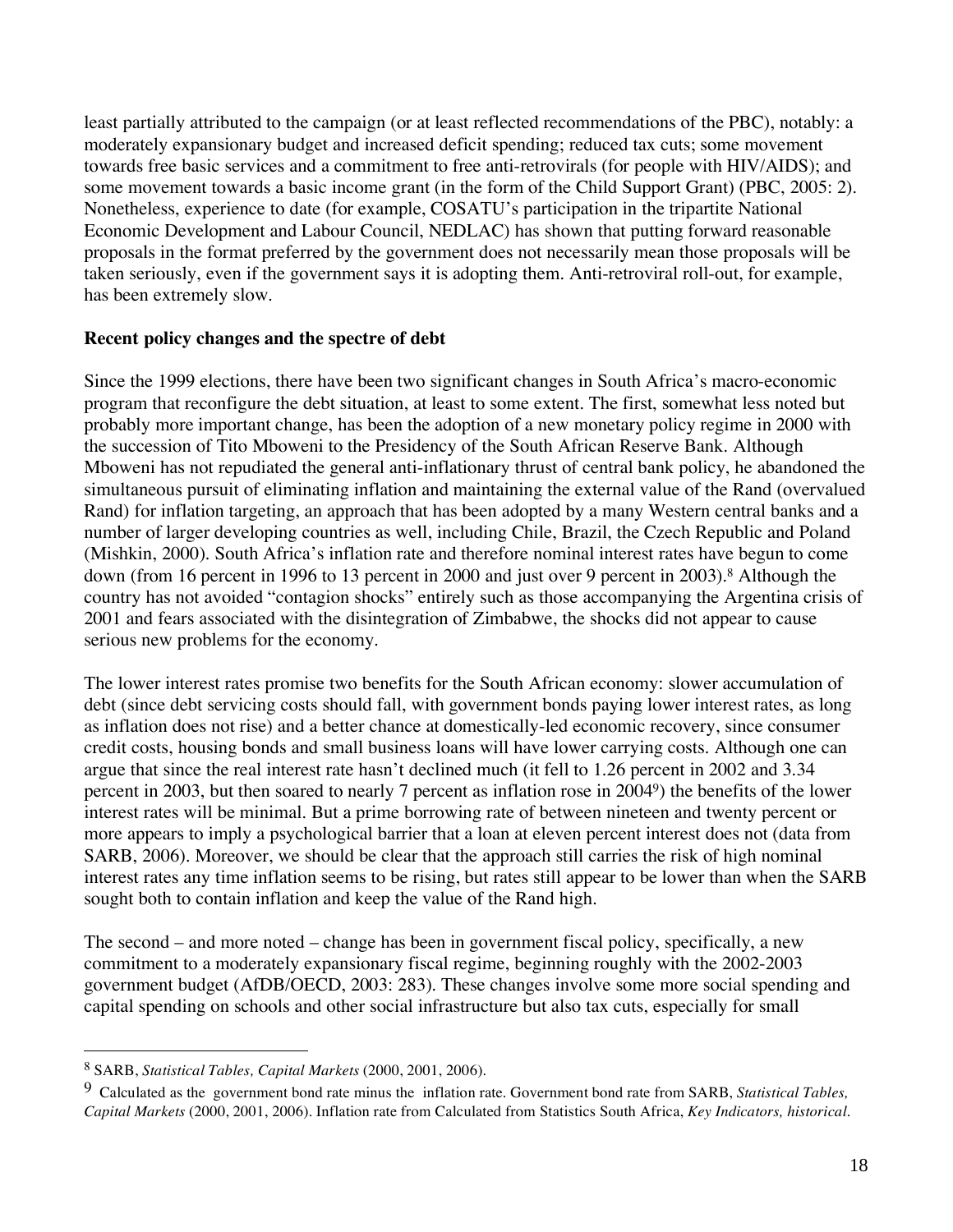business, investors and middle-class employees. Budget figures need to be read with a grain of salt, since provincial and local governments have often failed to spend their allocations, but efforts also have been made to improve their delivery capacity that may, at some point, result in improved service delivery.

It is important to note that these changes do not imply a fundamentally new direction, but rather, a change in degree such that the new approach is less doctrinaire and more solidly based on (moderately) successful strategies developed elsewhere. The 'spectre of debt' narrative, which claims that government economic policies are being modified because they succeeded, not because they failed, continues to be an important part of South Africa's political official discourse. Undoubtedly, the continuing political need for this narrative reflects the ANC's own concerns that it is becoming increasingly difficult to ignore its voting constituency's demands that their concerns be prioritized ahead of those of large firms. Yet the changes are more of degree than approach and leave the basic framework intact. Moreover, they come after a decade of concerted neo-liberal economic restructuring that has already fostered significant structural change in the economy. Trade-liberalization and industrial restructuring strategies, which took every opportunity to expose South Africa's weak and over-protected industries not only to the harsh winds of the global marketplace but also to full competition from subsidized imports into South Africa, led to the absolute destruction of entire industries that might have been able to survive a phased liberalization process and consequent loss of jobs. Other contentious neo-liberal-inspired policies such as privatized, public-private partnership and full-cost-recovery-basis delivery of basic local services continue to impose enormous burdens on the impoverished majority, and job creation remains extremely weak, with expansion primarily in the unprotected informal sector and short-term government works programs. Although the official story is that the government slayed a looming debt crisis, the legacy of the spectre of debt in South Africa nonetheless remains an unhappy one.

#### **Bibliography**

African Development Bank / Organization for Economic Cooperation and Development (AfDB/OECD), "African Economic Outlook," 2003.

African National Congress, "The State and Social Transformation," November 1996.

Alternative Information and Development Centre, "Submission to the Truth and Reconcilliation Committee," October 17, 1997.

Apartheid Debt and Reparations Campaign, "Media Statement," November 12, 2002.

Ashley, Brian. "Apartheid South Africa as a Case Study for Cancellation of Illegitimate Debt." Jubilee South Africa, March 1 2003. Accessed via www.odiousdebts.org on April 10, 2005.

Bassett, Carolyn. "Is GEAR Illegal?" *Southern Africa Report* 14.1 (December 1998).

Bond, Patrick. "From Radical Apartheid to Class Apartheid," *Monthly Review* (March 2004).

Bowen, Merle L. "Beyond Reform: Adjustment and Political Power in Contemporary Mozambique." *Journal of Modern African Studies* 30.2 (June 1992): 255-279.

Budlender, Debbie. "The Political Economy of Women's Budgets in the South," *World Development* 28.7 (2000).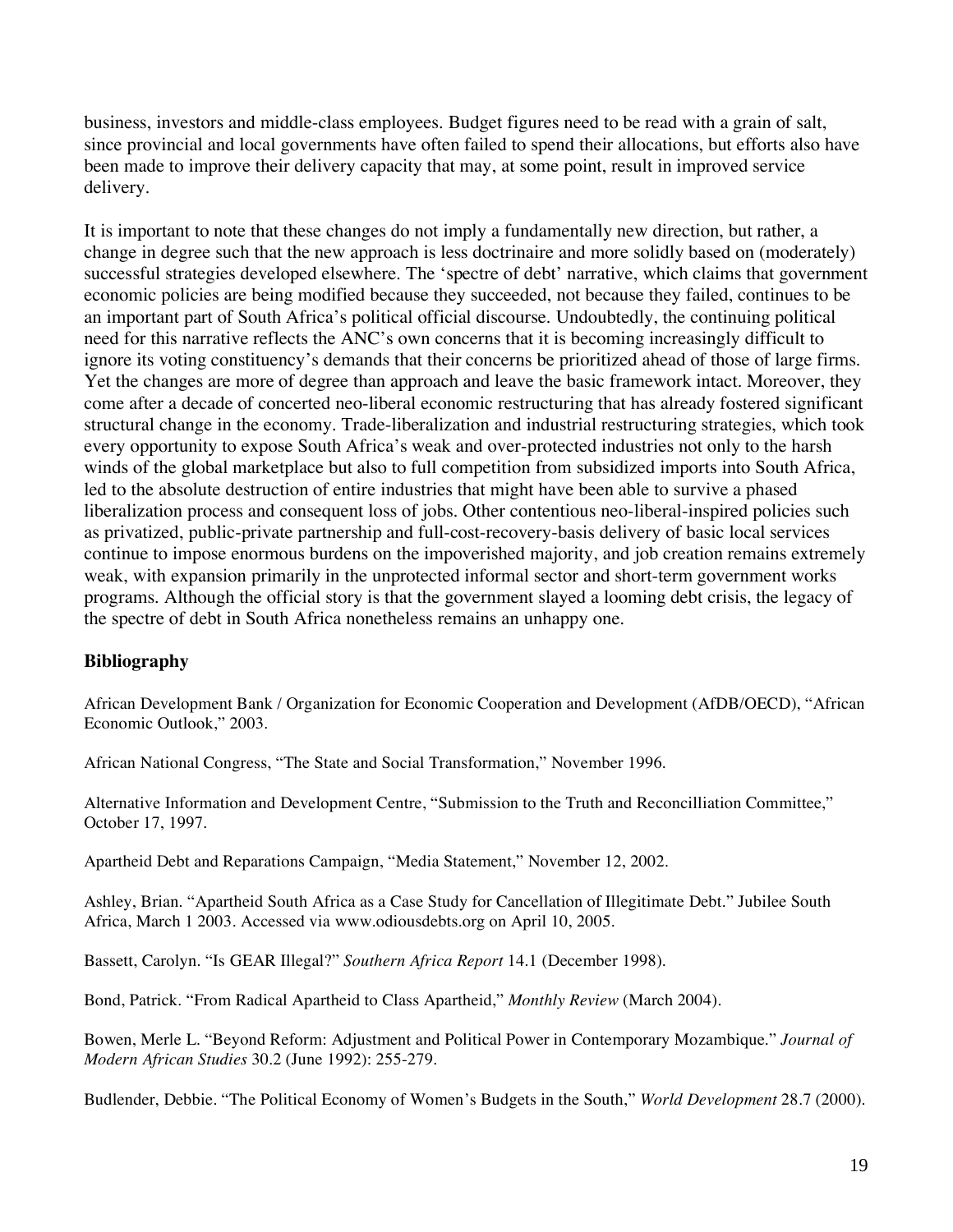Canadian International Development Agency (CIDA). *Zambia: Country Profile*. Ottawa: Supply and Services, 1987.

Cheru, Fantu. *African Renaissance* (London: Zed, 2002).

Clark, John with David Keen. *Debt and Poverty: A Case Study of Zambia*. Oxfam, 1988.

Congress of South African Trade Unions (COSATU). "Submissions on the 1996/97 Budget." 1996.

COSATU. "A Summary of the COSATU Secretariat's Political Report to the Sixth National Congress." September 3 1997.

COSATU, "Press Statement on the CEC Decisions," May 7 1998.

Eveleth, Ann. "We Can't Wipe Out Debt, Says Government," *Mail and Guardian* (Johannesburg), November 4, 1998.

Gotz, Graeme. "Shoot Anything that Flies, Claim Anything that Falls." *Trade Unions and Democratization in South Africa, 1985-1997*, ed. Glenn Adler and Eddie Webster. New York: St Martin's Press, 2000).

Government of South Africa (GSA). *A Normative Economic Model Approach*, 1993.

GSA. *Growth, Employment and Redistribution*. 1996.

GSA, National Treasury. "Statement of National Revenue, Expenditure and Borrowing: Summary Schedule." March 31 2001.

GSA, National Treasury. "Statement of National Revenue, Expenditure and Borrowing: Summary Schedule." March 31 2002.

GSA, National Treasury. "Statement of National Revenue, Expenditure and Borrowing: Summary Schedule." March 31, 2003.

GSA. *Towards a Ten Year Policy Review*. Cape Town: Government Printer, November 2003.

Gulhati, Ravi. "Impasse in Zambia: The Economics and Politics of Reform." *Analytical Case Studies* No. 2. Washington, DC: World Bank, 1989.

Hanlon, Joseph. "Free Nelson Mandela - and all southern Africans - from the chains of debt," April 7 1998. Accessed on www.jubileeplus.org on April 10, 2005.

Hanlon, Joseph. *Peace Without Profit*. Oxford: James Currey, 1996.

Jansen, Doris. "Trade, Exchange Rate and Agricultural Pricing Policies in Zambia." *World Bank Comparative Studies*. Washington DC: World Bank, 1988.

Jubilee 2000 South Africa, "An Open Letter to the Swiss President," October 13, 1999.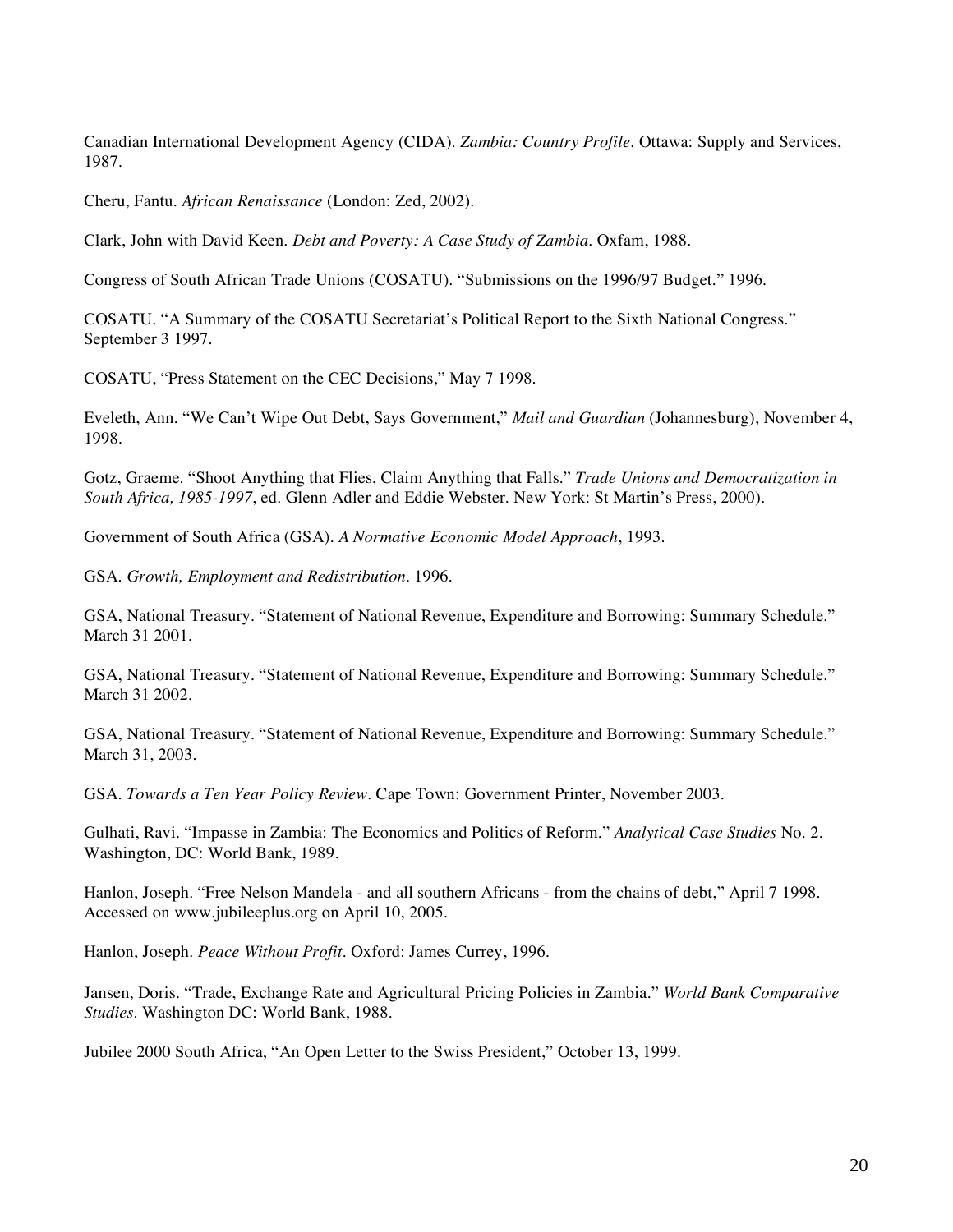Leroux, Michelle. "Business as Usual with Apartheid." *Business Day,* online edition. Feb 15 2006. www.businessday.co.za. Accessed May 18, 2006.

Loxley, John. "Economic Reform in Mozambique: Strategic Defeat or Tactical Retreat?" *Southern Africa Report* 4.2 (Oct 1988).

Macroeconomic Research Group (MERG). *Making Democracy Work: A Framework for Macroeconomic Policy in South Africa*. Cape Town: Centre for Development Studies, 1993.

Manuel, Trevor. "Budget Speech". March 1997.

Marais, Hein. "The logic of expediency," *Thabo Mbeki's World*, ed. Sean Jacobs and Richard Calland (London: Zed, 2002).

Marais, Hein. *South Africa: Limits to Change*. 2<sup>nd</sup> edition. London: Zed, 2001.

Mishkin, Federic S. "Inflation Targeting in Emerging Market Economies." *American Economic Review* 90.2 (May 2000).

Nattrass, Nicoli. "The Truth and Reconciliation Commission on Business and Apartheid: A Critical Evaluation." *African Affairs* 98: 373-391.

People's Budget Campaign (PBC), "People's Budget 2003-2004," NALEDI, 2002.

PBC, "People's Budget 2006-2007," NALEDI, 2005.

Plank, David N. "Aid, Debt and the End of Sovereignty: Mozambique and its Donors." *Journal of Modern African Studies* 31.3 (September 1993): 407-430.

Republic of South Africa, *Constitution of the Republic of South Africa*, Act No. 200, 1993.

Republic of South Africa, *Constitution of the Republic of South Africa*, Act No 108, 1996.

Reynolds, Normaln. "Khulumani Case Will Define SA." *Business Day*, online edition, December 23, 2004. www.businessday.co.za. Accessed May 18, 2006.

Roesch, Otto. "Economic Reform in Mozambique: Classes in Formation?" *Southern Africa Report* 4.2 (Oct 1988).

Seidman, Ann. "The Distorted Growth of Import Substitution: The Zambian Case." *Development in Zambia*, ed. Ben Turok. London: Zed, 1979.

South African Communist Party, "The Debt Debate: Confusion Heaped on Confusion," No date. www.sacp.org.za. Date accessed: May 15, 2006.

South African Reserve Bank (SARB), "Annual Inflation on a Monthly Basis," Consumer Price Index (PO141.1), accessed February 2005.

SARB. *Statistical Tables, Capital Markets*.

SARB, *Statistical Tables, National Accounts*.